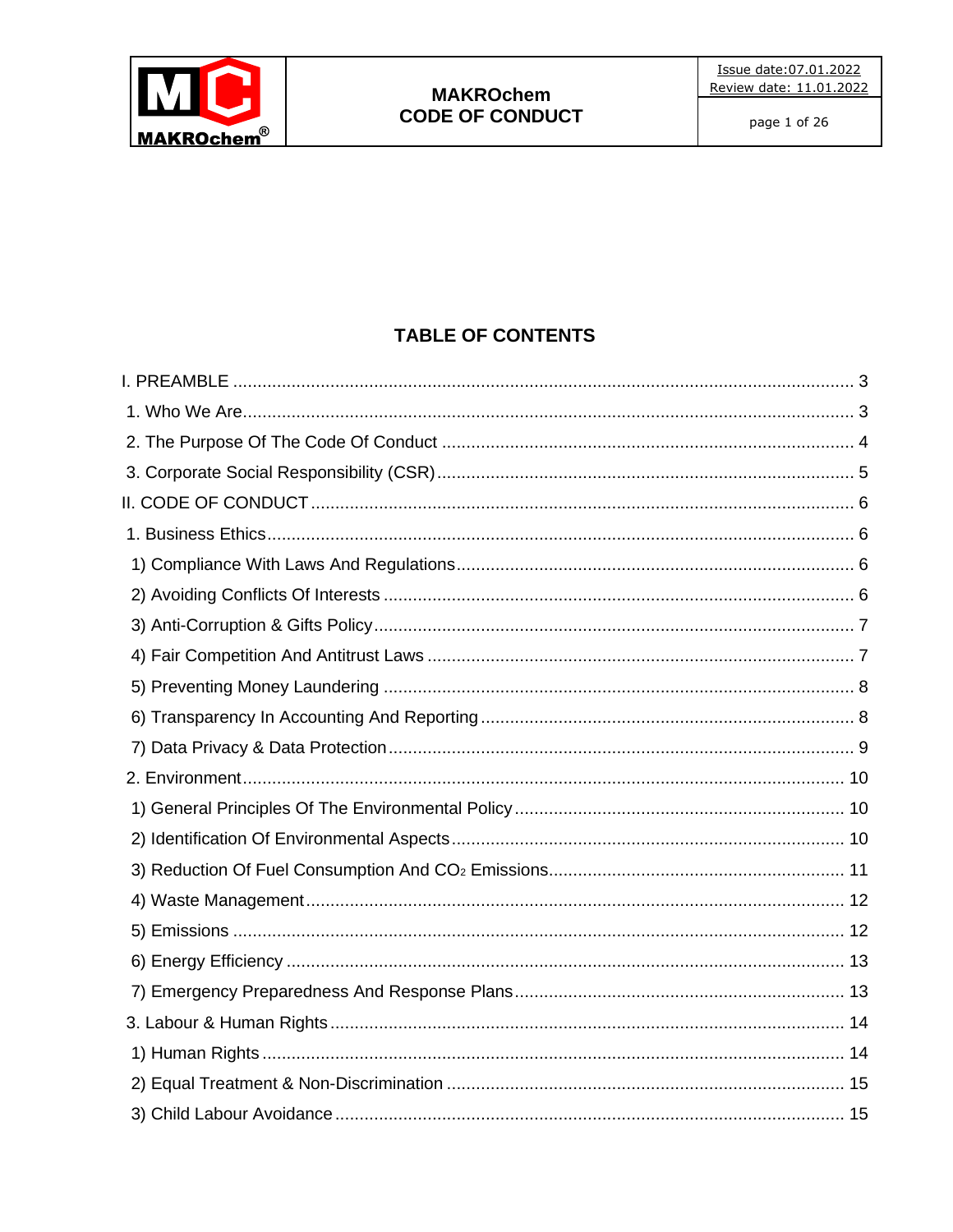

# **MAKROchem CODE OF CONDUCT**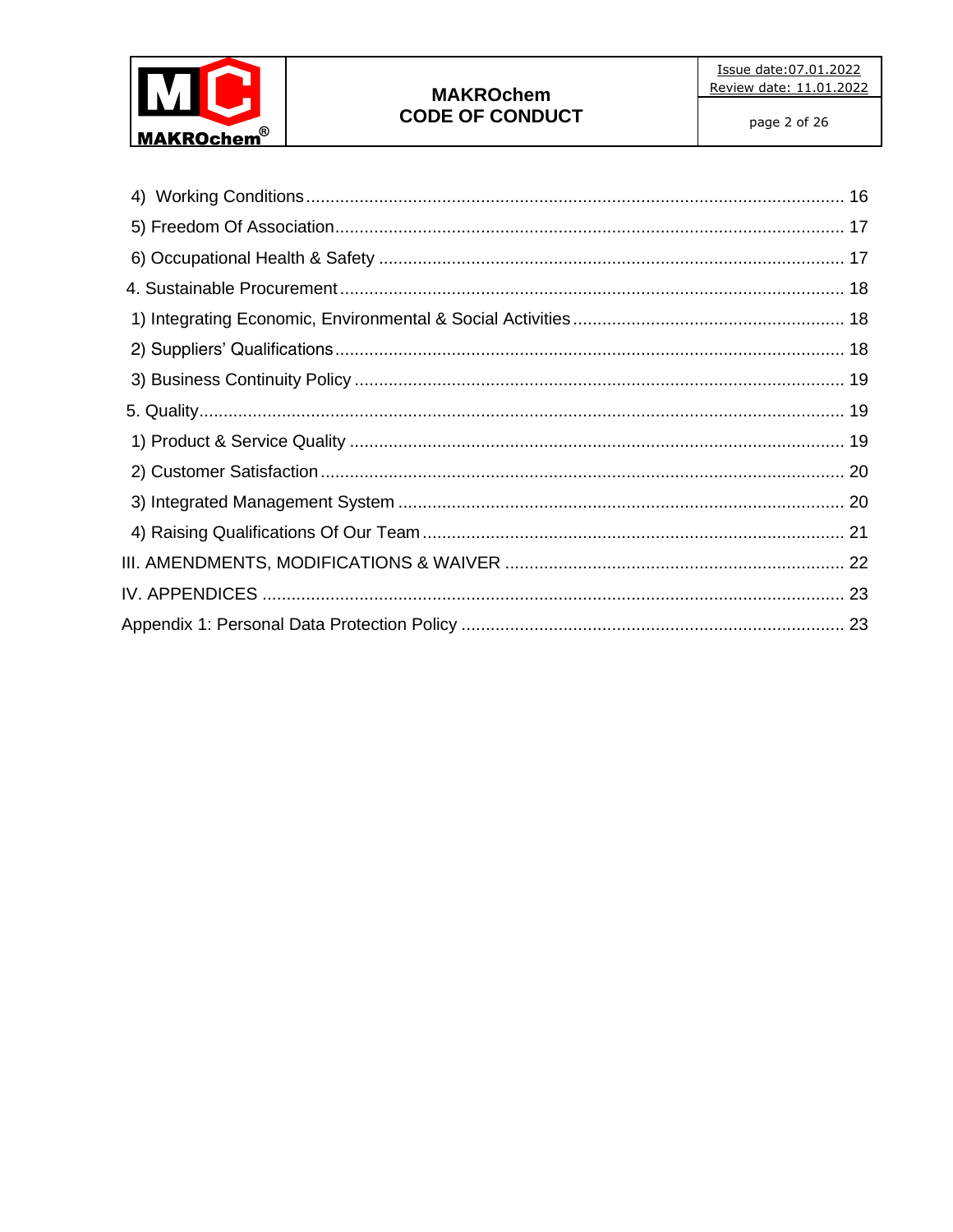

## **MAKROchem CODE OF CONDUCT**

# **I. PREAMBLE**

## <span id="page-2-1"></span><span id="page-2-0"></span>**1. Who We Are**

MAKROchem is a privately-owned company operating from Poland since 1995. Among our Partners in rubber and tire industry we are known as a stable and reliable supply chain integrator. We own three transloading stations in Poland, a transloading base in the USA and one in Spain, as well as offices in Poland, Russia and Ukraine, India and in Germany.

MAKROchem, basing on its 25-years commercial experience, is the first-choice CARBON BLACK partner for rubber and tire industry. Our five transloading stations, 130+ silo trucks and scalable big bag transport capability allow us to serve our partners in EU and overseas on an end-to-end basis - directly to their plants, just-in-time and with high level of quality of the product.

Our "CARBON BLACK ONLY" motto means that we do not use our warehouses, reloading facilities and silo trucks for storing, transporting or reloading of any other material than pure CB. This allows us to ensure that the product ordered is the product delivered with no questions regarding its purity and integrity.

Our vision is to become the preferred Carbon Black integrated supply chain partner to rubber, tire, plastics and pigment companies in Europe and overseas.

We strive to seamlessly supply our Partners with products they require, acting reliably and responsibly as we were a part of their business, just as we believe we are.

Our strategy is to follow Voice-of-Customer requirements in order to achieve perfection in product quality, delivery time, punctuality and geographical coverage.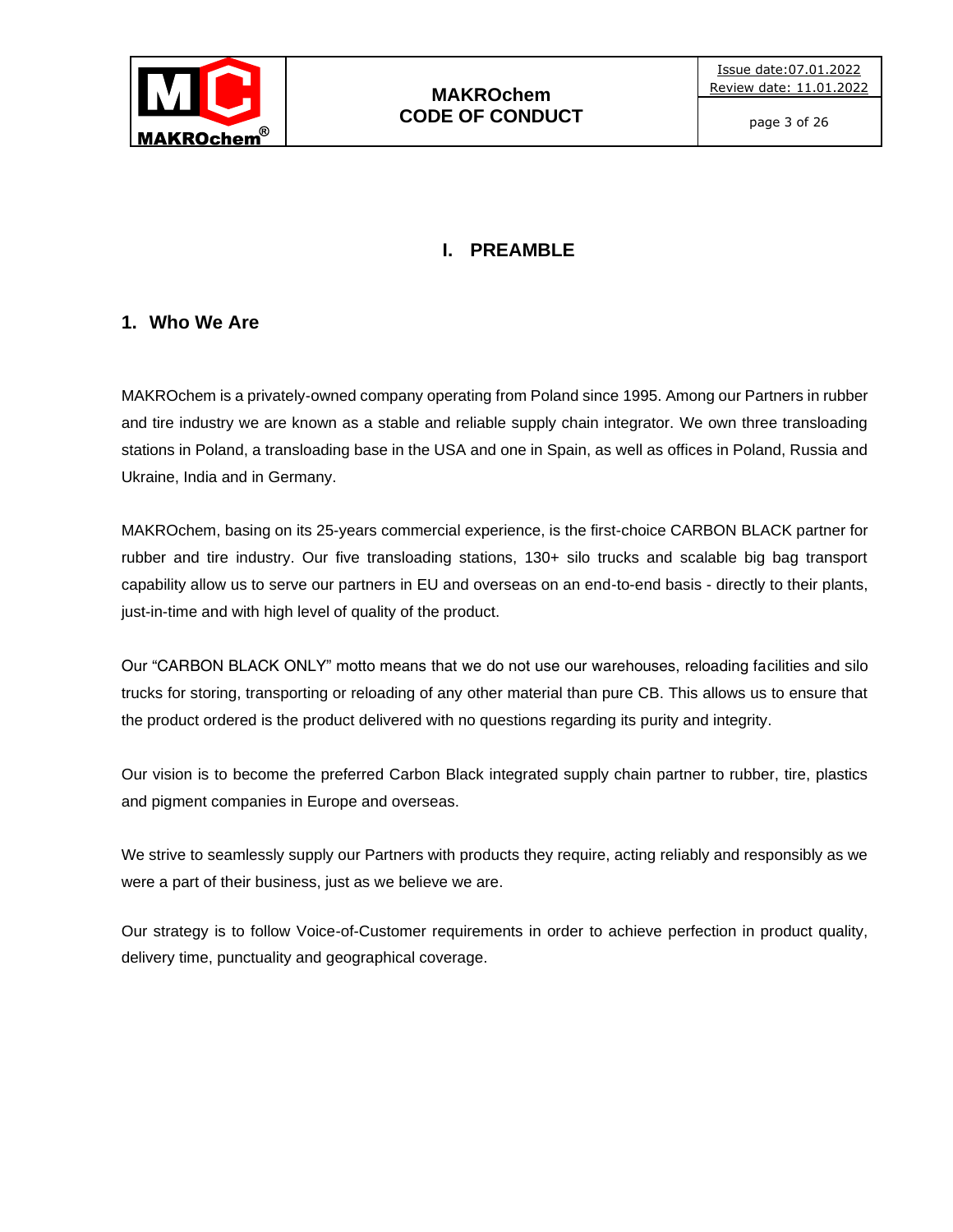

# <span id="page-3-0"></span>**2. The Purpose Of The Code Of Conduct**

The MAKROCHEM Group is firmly committed to high standards of legal compliance, integrity and business ethics. We believe that all of the Company's activities shall be aimed at preserving fundamental ethical values, while recognizing commitments to all parties interested. Honesty, transparency and reliability are prerequisites for achieving business stability and success.

This Code of Conduct is an expression of our responsibility, but also a set of principles that each of our employees shall follow on regular basis when making business decisions and establishing or maintaining business contacts. Adoption of the Code means recognition of those values and a commitment to regularly monitor compliance with adopted standards.

The purpose of this Code of Conduct is to prevent the occurrence of unlawful or questionable behaviours, eliminate such proceedings as soon as they are disclosed, take appropriate actions in the event of violating the rules set out in the Code of Conduct or other applicable regulations, as well as implement policies and procedures to prevent recurrence of any infringements.

The Code of Conduct provides general information on ethics and their daily application in MAKROCHEM's operations and shall apply equally to all employees, managers, officers, contractors, suppliers and business partners. Nonetheless, the description on the following pages is by no means exhaustive and provides solely an orientation framework of standards that we are faithfully committed to. The purpose of the Code is therefore to present the spirit, tenets and core intentions of the MAKROCHEM policies on Business Ethics, Environment, Labour & Human Rights, Sustainable Procurement and Quality.

Furthermore, the Code of Conduct does not summarize all laws, rules and regulations applicable to the Group, its employees, officers, contractors and suppliers. It is the responsibility of each employee, officer, contractor and supplier to adhere to all applicable requirements and prohibitions imposed by those laws, rules and regulations, both on the local and international level.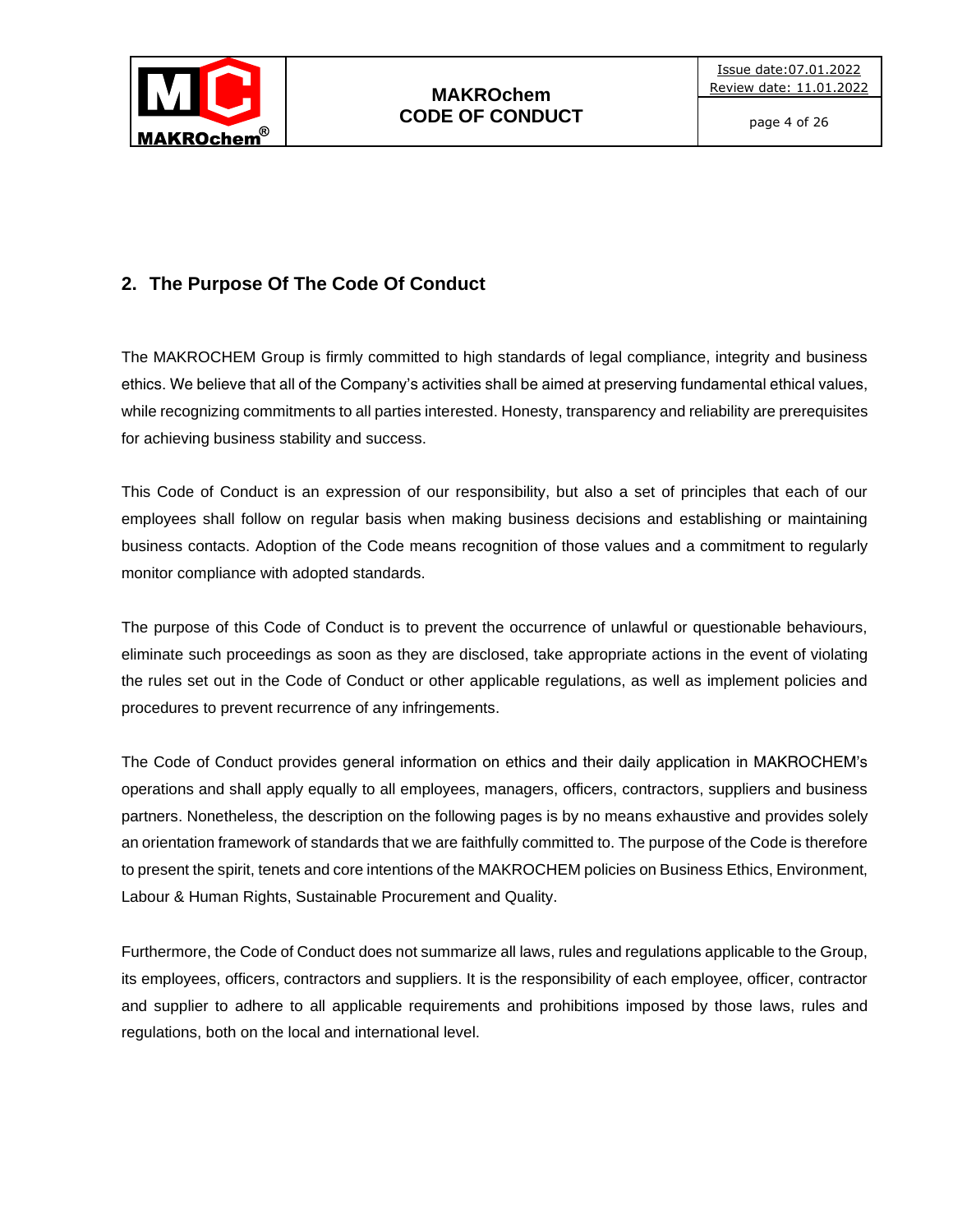

## <span id="page-4-0"></span>**3. Corporate Social Responsibility (CSR)**

MAKROCHEM's Management Board and its employees are fully aware that corporate social responsibility is the ability to run a business in such a way as to minimize business risk and maximize the chance of success in the long run, which will enable the company's positive contribution to the society's development. Responsible business is the way in which the company treats its customers, contractors, employees and the local community on a daily basis.

MAKROCHEM constantly raises its standards of conduct towards contractors, customers and employees. These changes improve the level of the company's organizational culture based on trust, responsibility and transparency for all interested parties. The company applies transparent business practices based on respect for employee and social rights, timely settlement of obligations towards employees, public liabilities towards the Tax Office, the Social Security Fund, Lublin City Hall and other Municipal Offices (where branches are located), as well as payment of receivables towards all contractors in due time.

Respect for labour and human rights is based on compliance with basic principles of conduct in our Company, such as human dignity, the prohibition of forced adult labour and the complete prohibition of child labour, nondiscrimination based on sex, citizenship, skin colour, religion, age, disability, sexual orientation and political beliefs, and the provision of adequate working conditions that meet safety and health standards. We are committed to providing equal opportunities for all employees for their further development and we strictly prohibit any blackmail and corruption against contractors, employees and suppliers.

The Company set out its environmental policy and took specific pro-ecological actions which proves responsibility for the environment and local community.

Responsible business policy of MAKROCHEM improves relations with the society and local authorities through participation in the life of local community, co-financing of local educational initiatives, supporting the local labour market by employing unskilled workers and financing the improvement of qualifications.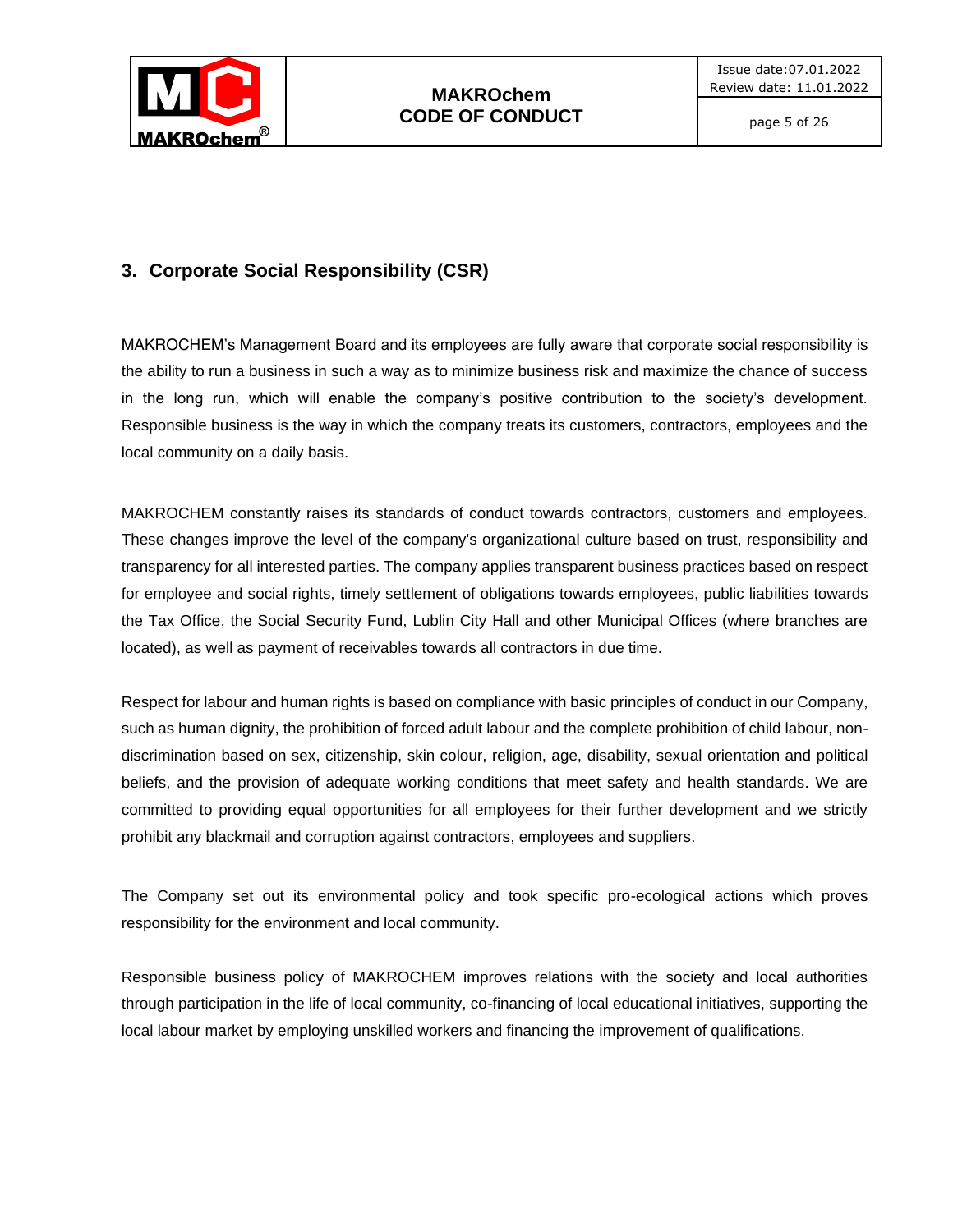

MAKROCHEM's Management Board will strive to run the Company where the priority is to achieve balance between its effectiveness, profitability and social interest. The Company will participate in new projects and activities guided by the principles of running responsible business.

# **II. CODE OF CONDUCT**

## <span id="page-5-2"></span><span id="page-5-1"></span><span id="page-5-0"></span>**1. Business Ethics**

1) Compliance With Laws And Regulations

MAKROCHEM is committed to conduct its worldwide business operations lawfully and in a manner which is consistent with applicable legal requirements. Compliance with law, rules and regulations of all jurisdictions in which the Group runs its business activity, including the standards relating to accounting and auditing, is the core of our business ethics policy.

We ensure that all subsidiaries and branches comply with the laws and regulations applicable in each country where the MAKROCHEM Group is conducting its business operations.

Our Legal Department verifies each area of the Company's activity in terms of compliance with the abovementioned requirements. Transparency, honesty and political assertiveness in contacts with government offices and other interested parties is one of the determinants of our activity. Appropriate internal control and training methods ensure compliance with business ethics, anti-corruption laws and principles of fair competition and responsible marketing.

The selection of business partners is also conducted in accordance with the guidelines of this business ethics policy, and all reported cases of fraud, abuse, money laundering and other irregularities are reviewed and, where appropriate, may be the basis for disciplinary action initiated by the Company.

<span id="page-5-3"></span>2) Avoiding Conflicts Of Interests

MAKROCHEM expects that its Management Board, directors, officers and employees maintain a high degree of reliability in their daily work and avoid any actions, investments, interests or associations which may cause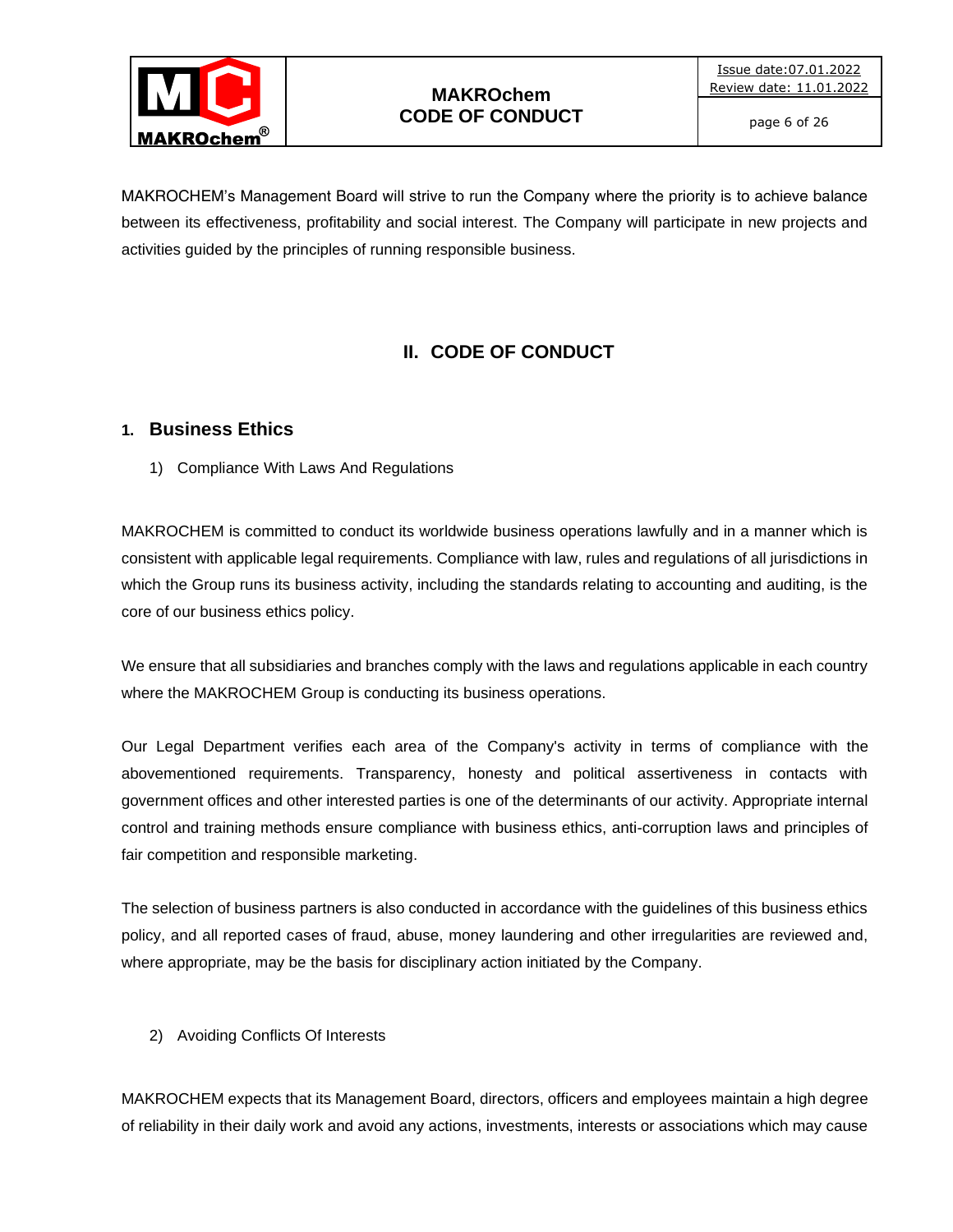

others to doubt their fairness, integrity or ability to perform their duties objectively. We believe that personal relationships or interests must not affect business activities.

Our employees must anticipate and avoid any conflicts of interests of the Company with their personal, whether direct or indirect, interests (i.e. with regard to entities or natural persons with whom they have connections, in particular family members, relatives, friends or other interested parties).

If an employee finds himself in such a situation or thinks that such a situation may potentially occur, he should immediately inform his supervisor in order to determine what measures shall be taken to ensure compliance and avoid any undue influence.

<span id="page-6-0"></span>3) Anti-Corruption & Gifts Policy

MAKROCHEM rejects all forms of corruption. We strongly disapprove and oppose accepting, as well as transferring, any hidden, direct or indirect payments or benefits from (and for the benefit of) representatives of government offices, agencies, institutions, public authorities or any other interested third parties.

The Company's directors, officers and employees are further advised not to provide our customers, contractors or suppliers with any financial gains, gifts and other tangible or intangible assets which can be treated as material benefits. We recognize that offering, promising, granting, demanding, accepting or approving such benefits may lead to situations perceived as an attempt to induce others to offer benefits in return, and we strongly disapprove such unfair market practices. Similarly, our staff is advised not to accept any personal benefits such as financial rewards, gifts, loans, services, holiday trips, excursions, invitations, accommodation or any other special privileges offered with the intention to influence business decisions or relationships. Gifts and hospitality gestures can only be accepted if they are of low value, reasonable, appropriate and understood as simple business courtesies which are compatible with customary business practices.

Any expensive or inappropriate gifts must be immediately reported to the Company's managers who shall decide on their further treatment (e.g. donation to charity or return to the donor).

<span id="page-6-1"></span>4) Fair Competition And Antitrust Laws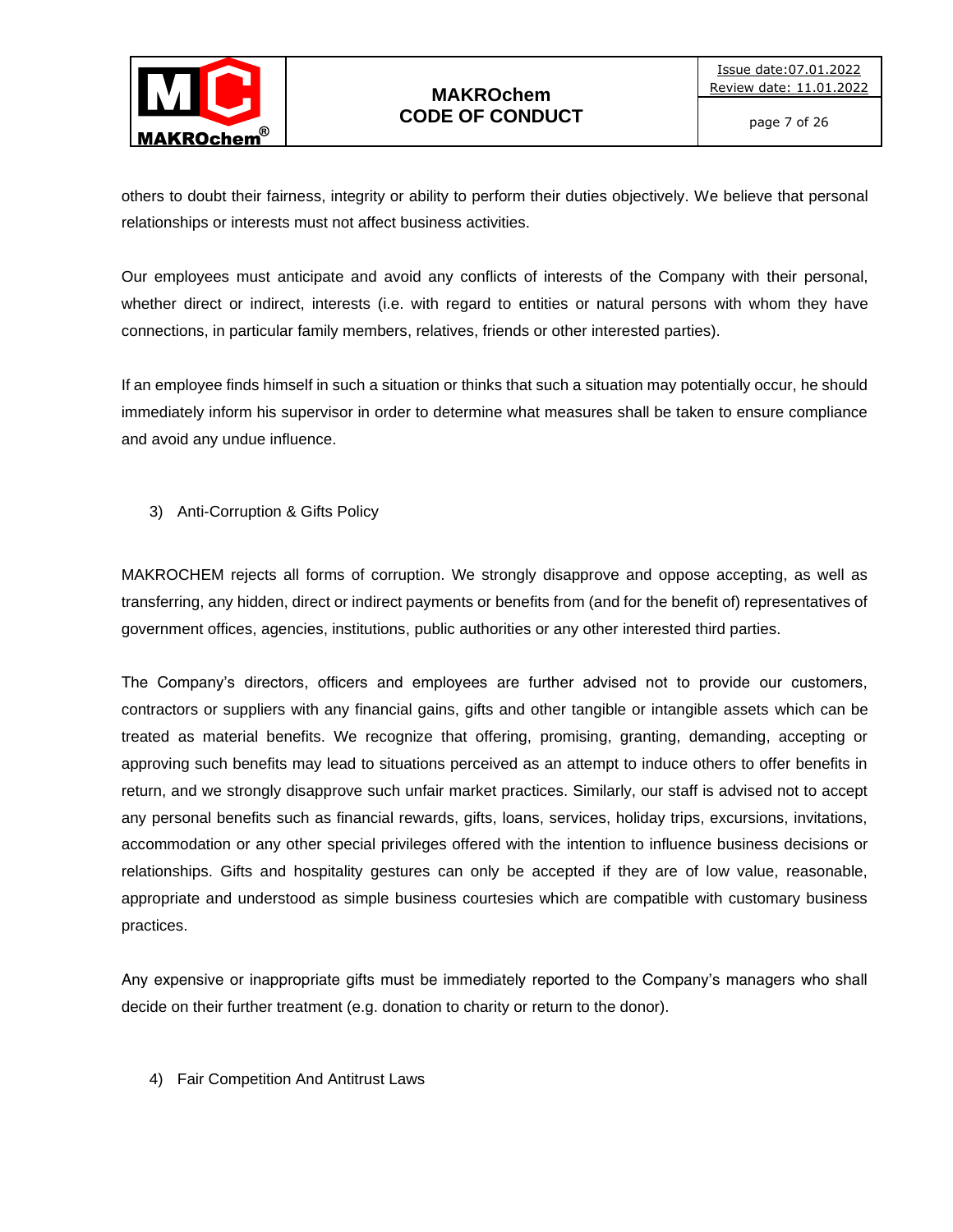

Our Company believes in fair competition on the market and strongly disapproves any unethical or illegal business practices. Stealing sensitive or confidential information, possession of information obtained without the consent of the owner, or inducing disclosure of such information by former or current employees of other companies is strictly prohibited. All employees shall strive to comply with applicable competition laws and treat contractors, suppliers, competitors and associates in a fair and transparent manner.

The MAKROCHEM Group defines its commercial policy independently. We undertake not to enter into any contracts, agreements or arrangements with our competitors which would be aimed at or result in restricting fair and free trade. In particular, we do not agree on prices, customers allocation or division into areas of influence in any agreements or collusions with our competitors. We refrain from engaging in any discussion or activity which constitutes anti-competitive behaviour or in any other way violates anti-trust laws. Any measures or practices aimed at increasing sales through illegal market activities shall not be tolerated.

<span id="page-7-0"></span>5) Preventing Money Laundering

Money laundering is the illegal process of accepting, owning, using, transferring or converting any means of payment, financial instruments, securities, foreign exchange, property rights, movable property or real estate derived from illegal sources or used to finance illegal acts. MAKROCHEM remains firmly opposed to such practices and does not participate in any activities aimed at money laundering or terrorist financing. Neither the Company nor its employees shall in any way or under any circumstances be involved in the legalisation of funds derived from illegal or criminal activities. In addition, they must not provide assistance to any person or organization trying to benefit from a criminal act or illegal activity.

To support this policy, MAKROCHEM cooperates only with customers, contractors and suppliers who conduct legitimate, reliable and transparent business operations, with funds obtained from legitimate sources. Before establishing business relationship, starting cooperation or signing a contract with any supplier or other longterm partner, we verify the moral qualifications, reputation and good name of the contractor. We undertake to comply with all domestic and international regulations on preventing money laundering and terrorist financing, and we expect our contractors to adopt the same standards in their business activity.

<span id="page-7-1"></span>6) Transparency In Accounting And Reporting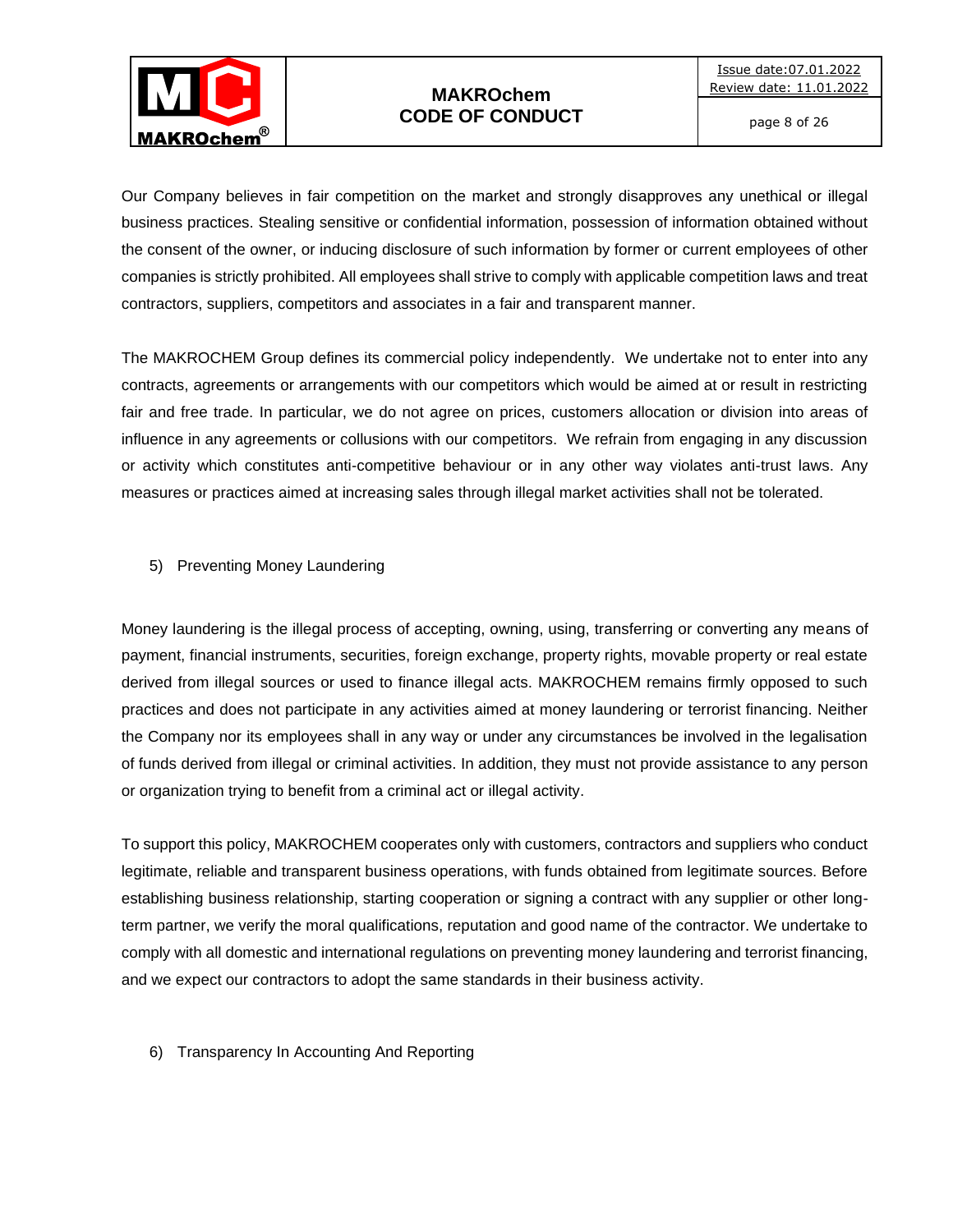

The MAKROCHEM Group's accounting reflects all of the actual business operations carried out by our companies. We ensure that our records are conducted accurately, reliably and in accordance with applicable laws and regulations. All assets and liabilities of the Company are disclosed in the financial statements pursuant to relevant accounting principles.

To ensure the accuracy and reliability of the accounting records, our annual financial statements are subject to examination by a statutory auditor. The audit is conducted in accordance with International Auditing Standards, by independent auditors who act pursuant to the Code of Ethics for Professional Accountants adopted by International Federation of Accountants (the "IFAC Code").

Since 2018, as required by relevant legal provisions, MAKROCHEM publishes its financial records on the online platform of Financial Documents Repository (*Repozytorium Dokumentów Finansowych – RDF*) which is accessible free of charge to any interested parties (https://ekrs.ms.gov.pl/rdf/pd/search\_df) and operates as part of the Business Registers Interconnection System (BRIS). The documents uploaded to the website include annual financial statements, the Management Board's reports on the operations of the Company and of the Group, consolidated financial statements, reports of the statutory auditor on the examination of annual financial statements, as well as resolutions of the Management Board on the approval of the annual financial statements and on the distribution of profits/covering the loss. Through these measures, the MAKROCHEM Group ensures full compliance with its statutory reporting obligations and hopes to foster a culture of transparency and accountability.

<span id="page-8-0"></span>7) Data Privacy & Data Protection

MAKROCHEM ensures the processing and protection of personal data in accordance with applicable regulations, primarily in accordance with the Regulation (EU) 2016/679 of the European Parliament and of the Council of 27 April 2016 on the protection of natural persons with regard to the processing of personal data and on the free movement of such data, and repealing Directive 95/46/EC (General Data Protection Regulation), and the Personal Data Protection Act of 10 May 2018 (Journal of Laws of 2018, item 1000).

In our business activity, we attach great importance to issues related to the processing of personal data and the protection of information. It is not only because such an obligation is imposed by legal provisions, but primarily because we ourselves respect the right to privacy of others and believe that it is one of the most fundamental elements of successful cooperation, building trust and good image of the MAKROCHEM Group.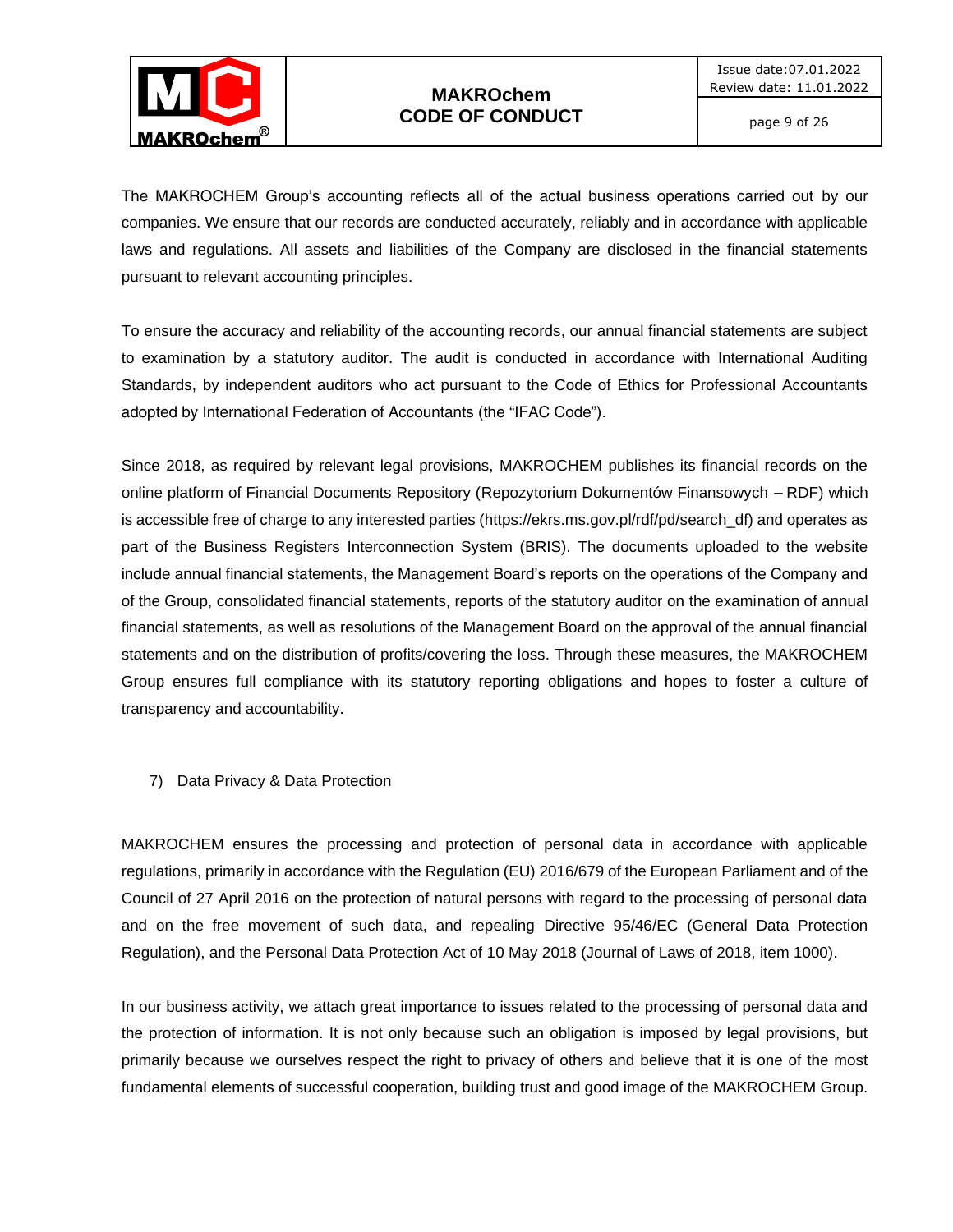

For the purpose of complying with the abovementioned objectives, we have adopted a separate Personal Data Protection Policy which provides for the definition of the administrator of personal data and data sets, specifies the purpose and method of collecting and processing personal data, indicates rules regarding storing personal data and the rights of the persons to whom these data refer, and sets out the notification procedure on violations. The Policy is accessible to all interested parties and attached as Appendix 1 to this Code of Conduct.

### <span id="page-9-0"></span>**2. Environment**

<span id="page-9-1"></span>1) General Principles Of The Environmental Policy

MAKROCHEM, as a significant supplier of technical carbon black in the region, recognizes the importance of environmental aspects in the course of its business operations and makes sure that economic considerations do not take priority over safety, health and environmental protection. We believe that compliance with applicable environmental laws and regulations shall be considered as a minimum requirement, therefore we often strive to reach beyond these standards and improve our procedures to minimize the Company's environmental impact.

The Company ensures that all reloading and transport operations, including technical carbon black transfers and logistic processes, are managed in accordance with environmental protection regulations. To confirm compliance with laws covering this area, MAKROCHEM periodically commissions the conduct of environmental audits (e.g. energy audit, environmental impact report for carbon black reloading stations) to an external auditing entity. We make sure to carry out reliable assessments of the Company's impact on the environment and identify factors which have or may have environmental implications.

We strive for continuous improvement of reloading and transport technologies in order to minimize the impact on the environment, in particular reduction of noise emissions and emissions of carbon black and pollutions to atmosphere through the use of carbon black filters.

Further environmental protection measures involve reasonable purchases of consumables and efficient use of office and hardware resources, thereby reducing energy, paper, water and fuel consumption. We conduct rational waste management in all of our branches and offices, and segregate office equipment and packaging for the purpose of their utilization, regeneration, reuse or reprocessing in specialized units.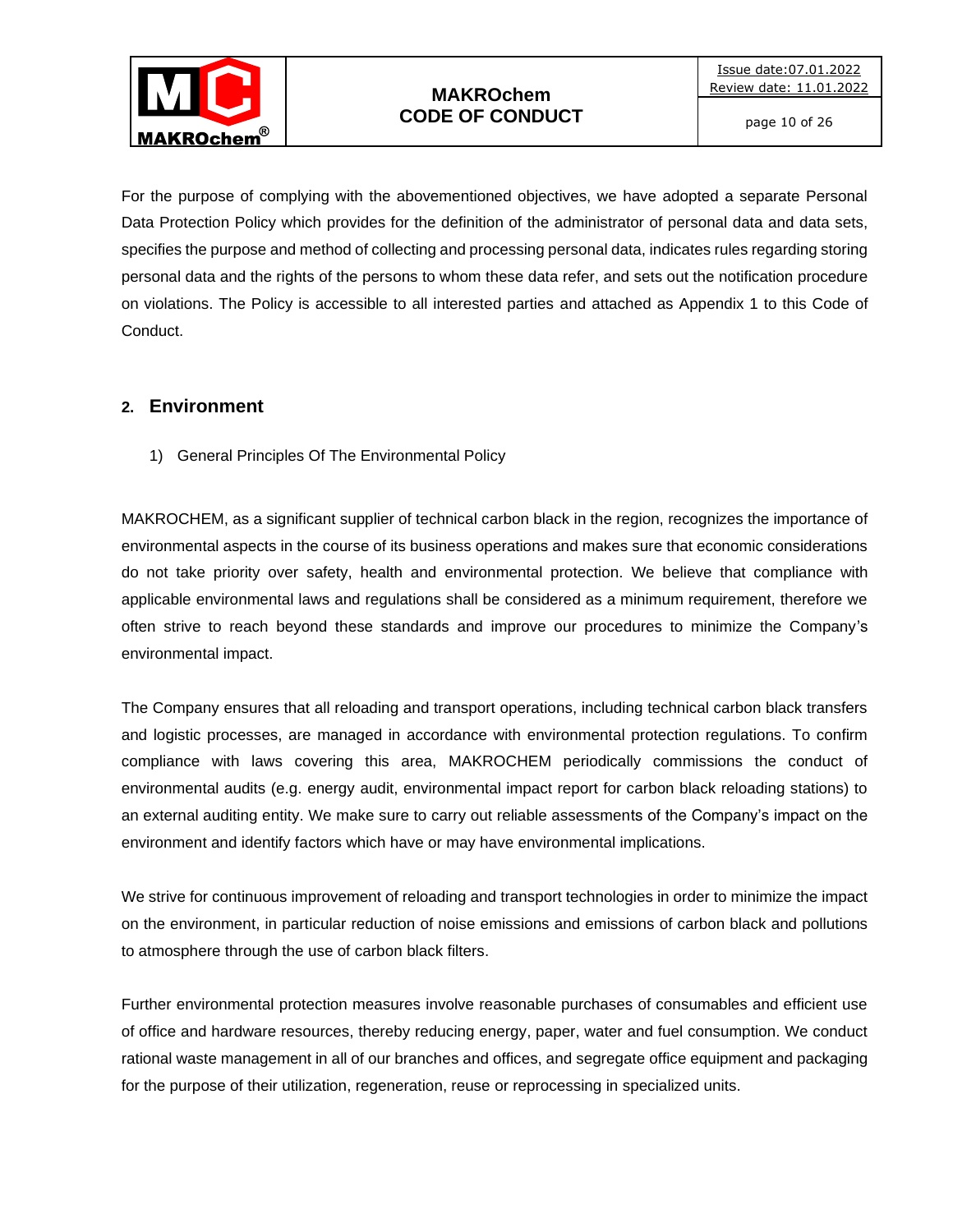

We make sure that our team recognizes and understands the importance of environment protection, therefore we include ecological education of the Company's employees as part of periodic training programmes.

<span id="page-10-0"></span>2) Identification Of Environmental Aspects

At MAKROCHEM, we believe that identification and evaluation of environmental aspects occurring in the Company underpin the success of an effective environmental policy and form its core element. Driven by this conviction, we strive to determine environmental impacts which we can control or have influence over, assess their significance and prioritize, so that we can adopt a systematic approach in managing environmental issues.

To meet this assumption, our Quality Representative and managers of individual departments cooperate in terms of identifying environmental aspects in their areas of operation, sharing collected data and making sure that the employees are familiar with identified aspects.

We strive to carry out the identification process as precisely as possible, therefore we evaluate a vast group of environmental issues, including consumption of electricity, water, gas, chemicals, emission of noise, vibration, radiation, fumes, pollution, solid waste generation, or probability of emergency situations. As for the significance of the abovementioned aspects and determining the level of risk, we adopt criteria such as harmfulness to the environment, impact range, risk of occurrence, impact of legal requirements (e.g. emission limits, environmental decisions) and opinions of interested parties.

<span id="page-10-1"></span>3) Reduction Of Fuel Consumption And CO<sub>2</sub> Emissions

We recognize that factors such as speed, nature of the road, load carried and other parameters apart from the distance may affect the emissions and the consumption of fuel. To ensure efficient reduction of fuel consumption and CO<sup>2</sup> emissions, we use appropriate IT tools for optimizing route planning (e.g. WEB-SAT program). When planning a route, live traffic information is analyzed by the coordinator in the office and the driver who develop alternative routes in case of extensive traffic jams. Owing to this, the fuel consumption and overall impact on the environment are significantly limited.

Further measures adopted at MAKROCHEM to reduce  $CO<sub>2</sub>$  emissions from transport involve maintaining a fleet of transport trailers and using the services of carriers with modern low-emission equipment. Our own fleet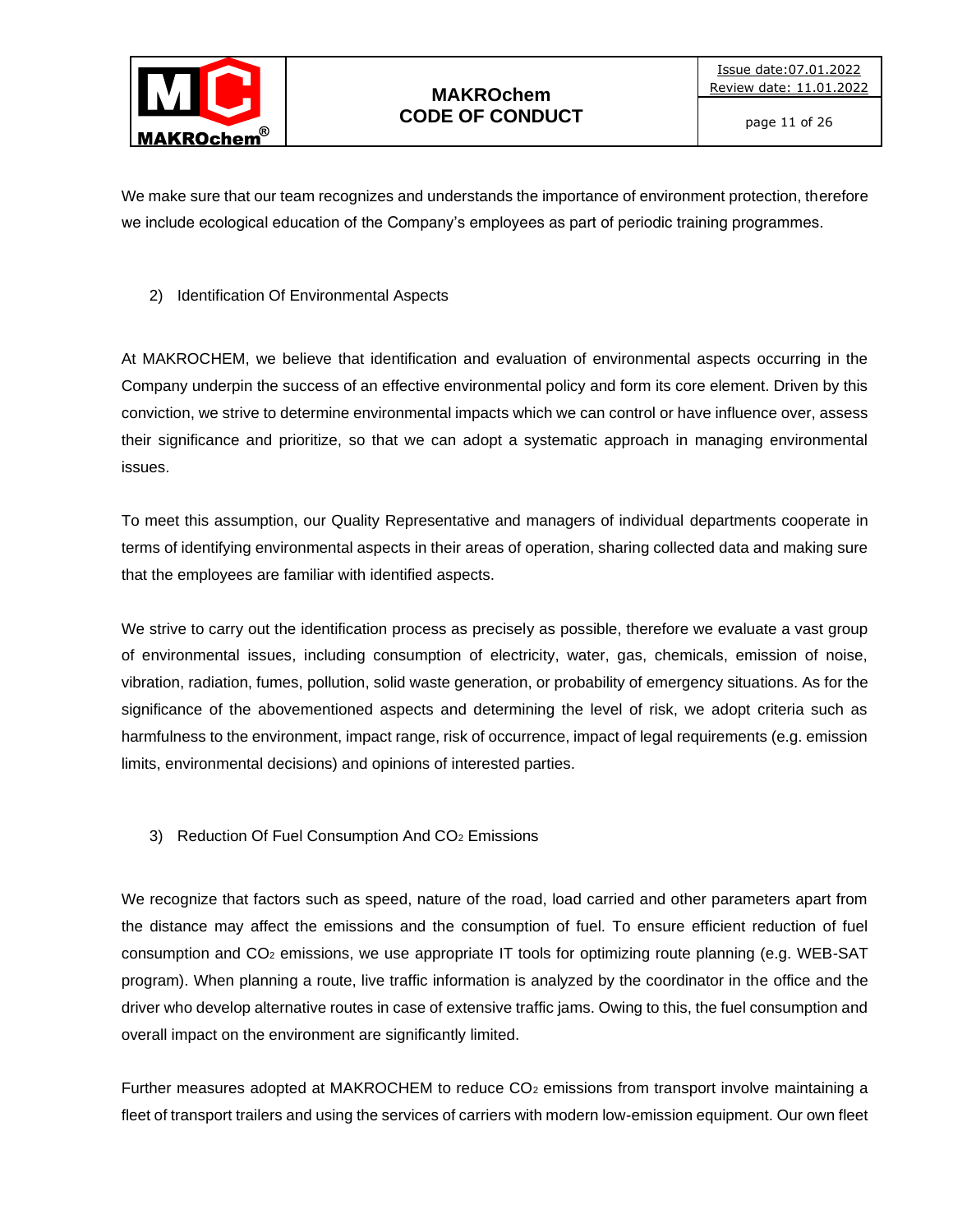

of cars, used mainly for transporting people, mostly meets the requirements of fuel efficiency standards of EURO V and EURO VI.

We systematically optimize loadings and conduct cabotage services in a way that maximizes our transport capabilities.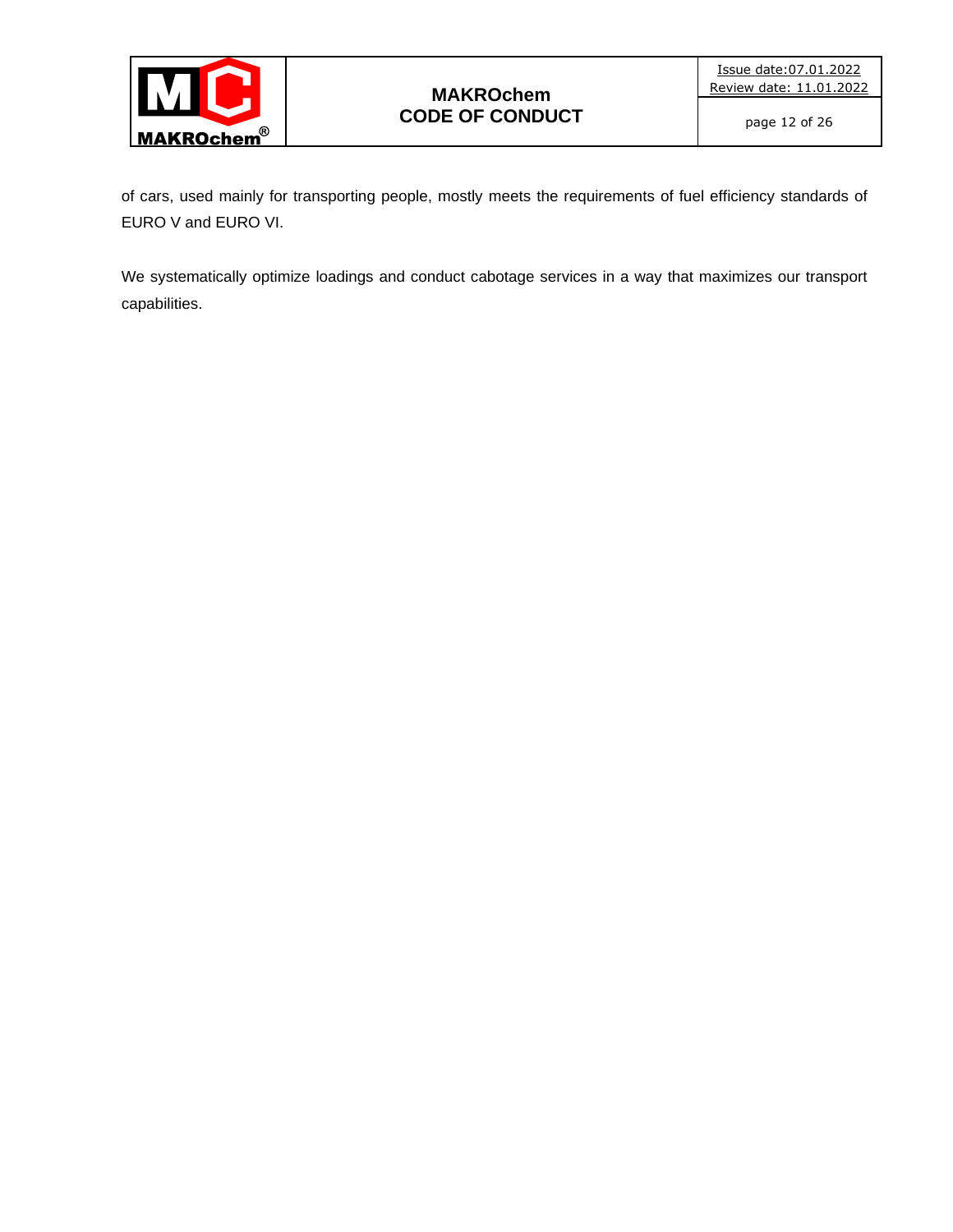

#### <span id="page-12-0"></span>4) Waste Management

MAKROCHEM ensures that all waste is disposed in accordance with applicable legal provisions. When using services of third parties for this purpose, we make sure that they maintain the same standard and similarly comply with environmental laws and regulations.

Our Quality Representative is responsible for collecting data regarding waste generated in the Company and establishing waste register, whereas the managers of individual departments or other persons supervising processes in their areas are responsible for ongoing supervision in the field of waste incineration prevention, preventing mixing of waste (through segregation by given codes), proper labeling of containers with particular waste types, as well as ensuring that all employees are familiar with instructions on how to proceed in emergency situations.

To further guarantee proper waste management and environment protection, we are constantly working to prevent pollution of land, air, groundwater and surface water (e.g. through proper disposal of liquid waste), minimize the amount of waste generated (e.g. by reusing or modernizing equipment), and, where possible, use and utilize waste at the place of its origin. We take the necessary measures to ensure safe transport of waste within the company premises, i.e. without the risk of contaminating land, air, groundwater and surface water, secure an adequate supply of means to reduce the effects of any leakage or spillage of substances classified as hazardous, provide access to a waste collection site for an external recipient and obtain confirmation of waste receipt.

#### <span id="page-12-1"></span>5) Emissions

As part of its pollution prevention policy, MAKROCHEM strives to apply processes, materials, techniques, products and services aimed at reducing or removing releases of pollutants to the environment.

Our Operating Department remains in charge of identifying pollution sources, monitoring emission limits and developing annual emission reports (for our headquarter and reloading bases). To reduce emissions to the environment, we use emission reduction devices, in particular carbon black filters. We are constantly monitoring their effectiveness and efficiency in order to steadily introduce necessary improvements and consequently contribute to improving overall air quality.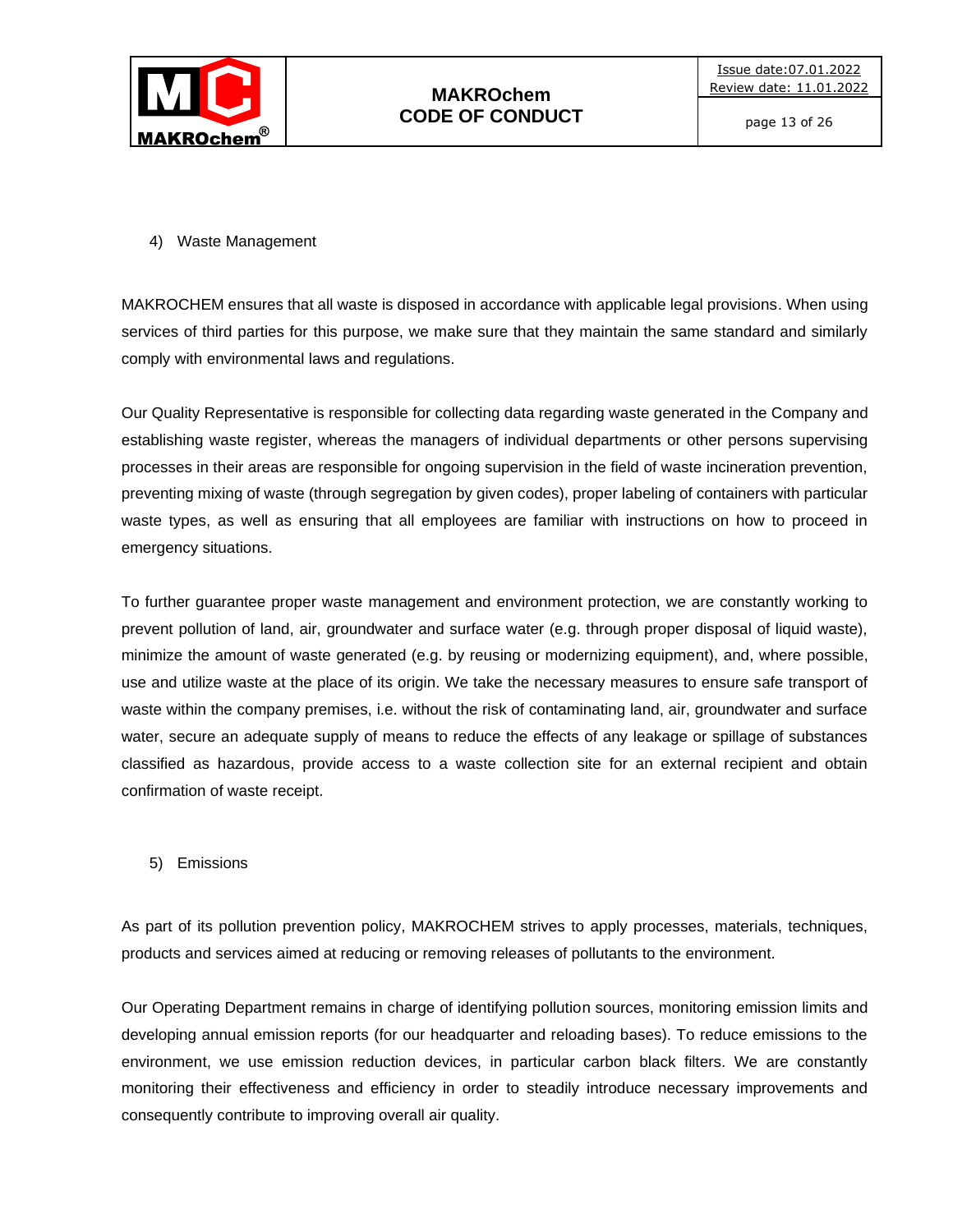

Furthermore, we make sure that we comply with all applicable laws and regulations on the emissions management, hence we keep our duty and we are regularly submitting reports to the National Centre for Emissions Management (KOBIZE).

<span id="page-13-0"></span>6) Energy Efficiency

We believe that energy efficiency is the cornerstone of sustainable energy policy, allowing for reducing greenhouse gas emissions, mitigating climate change and improving energy security.

To facilitate energy efficiency and foster sustainable energy consumption, MAKROCHEM undergoes comprehensive energy audits (most recent in July, 2019) conducted in accordance with Directive 2012/27/EU and relevant European and International Standards, such as EN 16247, EN ISO 50001, EN 16212, as well as other applicable laws and regulations on energy efficiency. The purpose of the audit is to provide a detailed overview of the consumption of energy utilities in the company, along with the presentation of information on feasible measures for increasing energy efficiency.

Owing to this solution, we get to know the structure of energy media consumption, as well as technical condition of objects, devices and installations in our Company. The audit report further identifies the most energy-consuming processes, followed by recommendations for specific projects to improve energy efficiency and sustainable energy consumption, which we will strive to implement in the course of our future activities.

<span id="page-13-1"></span>7) Emergency Preparedness And Response Plans

At MAKROCHEM, we have a procedure in place for responding to emergency situations, such as fire, power grid failure, accident at work or equipment failure. The emergency procedures and response plans have been adopted because we are convinced of the need to take immediate, yet well though-out, actions in case of incidents or site emergencies which may result in a threat to human health, life or the environment.

When developing response procedures, we recognize the safety of our employees as a top priority, followed by objectives such as mitigating environmental impact, fostering continuity and resilience of business operations, as well as minimising any potential loss of property and assets.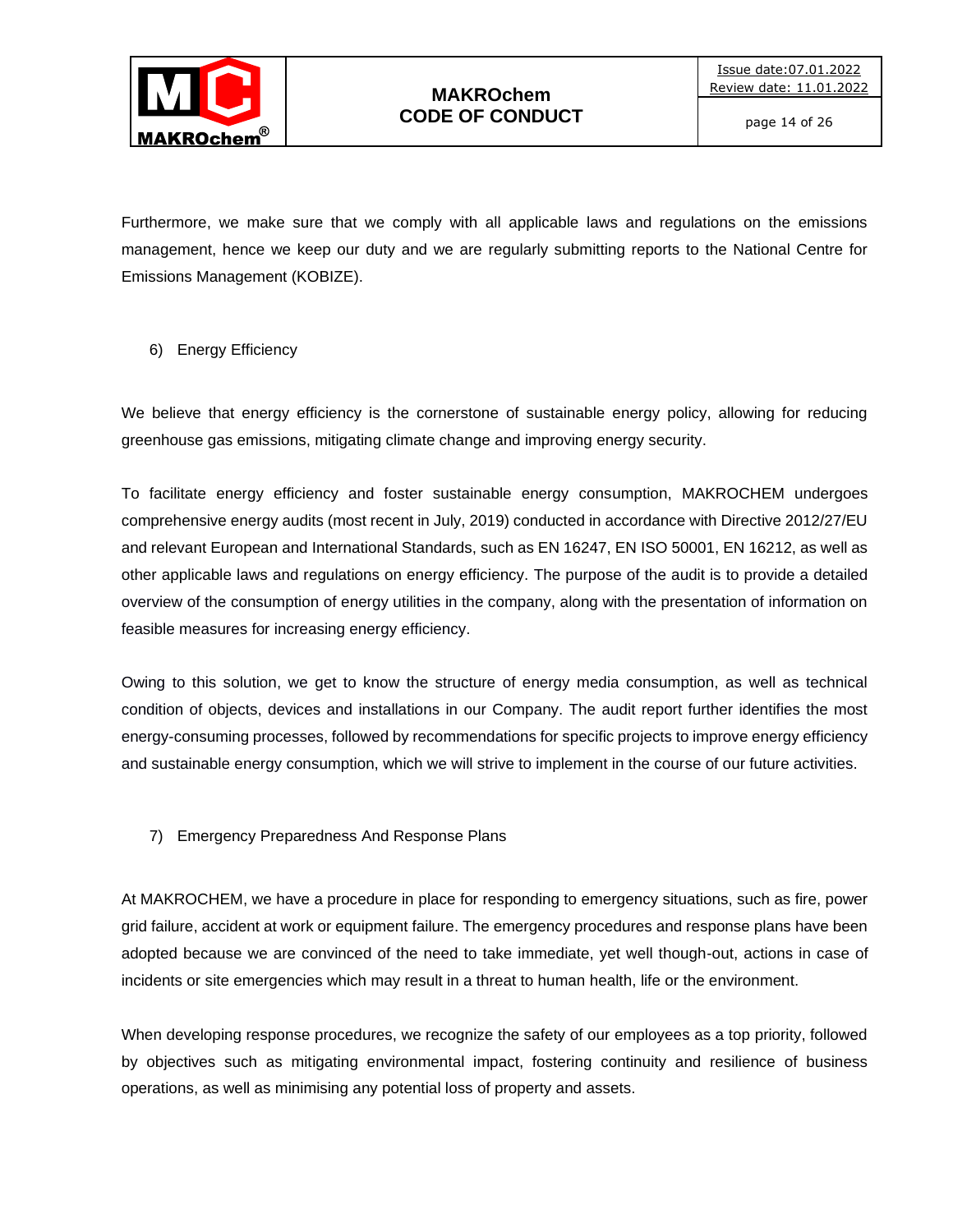

In order to ensure the effectiveness of our emergency planning policy, all employees are obliged to report emergency to their supervisors. Next, the managers of individual departments have duties in the scope of diagnosing the causes and locations of failure, removing its effects, assessing the risk of recurrence of the event, developing instructions for future emergency prevention and implementing preventive actions (e.g. providing training, reviews and continuous monitoring of threats).

Apart from preplanning and developing coordinated procedures, we strive to promote safety awareness among our team and prove the Company's commitment to the safety of workers. Therefore, we are continually making sure that our employees are familiar with the emergency procedures, in particular they know how to prevent and respond to potential threats.

## <span id="page-14-0"></span>**3. Labour & Human Rights**

<span id="page-14-1"></span>1) Human Rights

The MAKROCHEM Group creates its organizational culture based on the implementation of the internationally recognized human rights policy. The Company supports the principles contained in the International Bill of Human Rights, the OECD Guidelines for Multinational Enterprises, the International Labour Organization Core Conventions, the Tripartite Declaration of Principles concerning Multinational Enterprises and Social Policy (MNE Declaration) and the UN Guiding Principles on Business and Human Rights.

We emphatically declare ourselves in favour of prohibiting any kind of forced labour, human trafficking and modern slavery.

Within its sphere of influence and the area of operations, MAKROCHEM seeks to identify, evaluate and manage human rights issues in line with its economic objectives. We recognize and respect the fundamental rights of employees, including non-discrimination and non-harassment, the prohibition of child and forced labour, freedom of association, the right to a safe workplace environment and the right to participate in collective agreements. We are constantly striving to strengthen our approach to the protection of human rights. As part of our efforts to improve living conditions, we are committed to providing a work environment which enhances our team's motivation and overall satisfaction.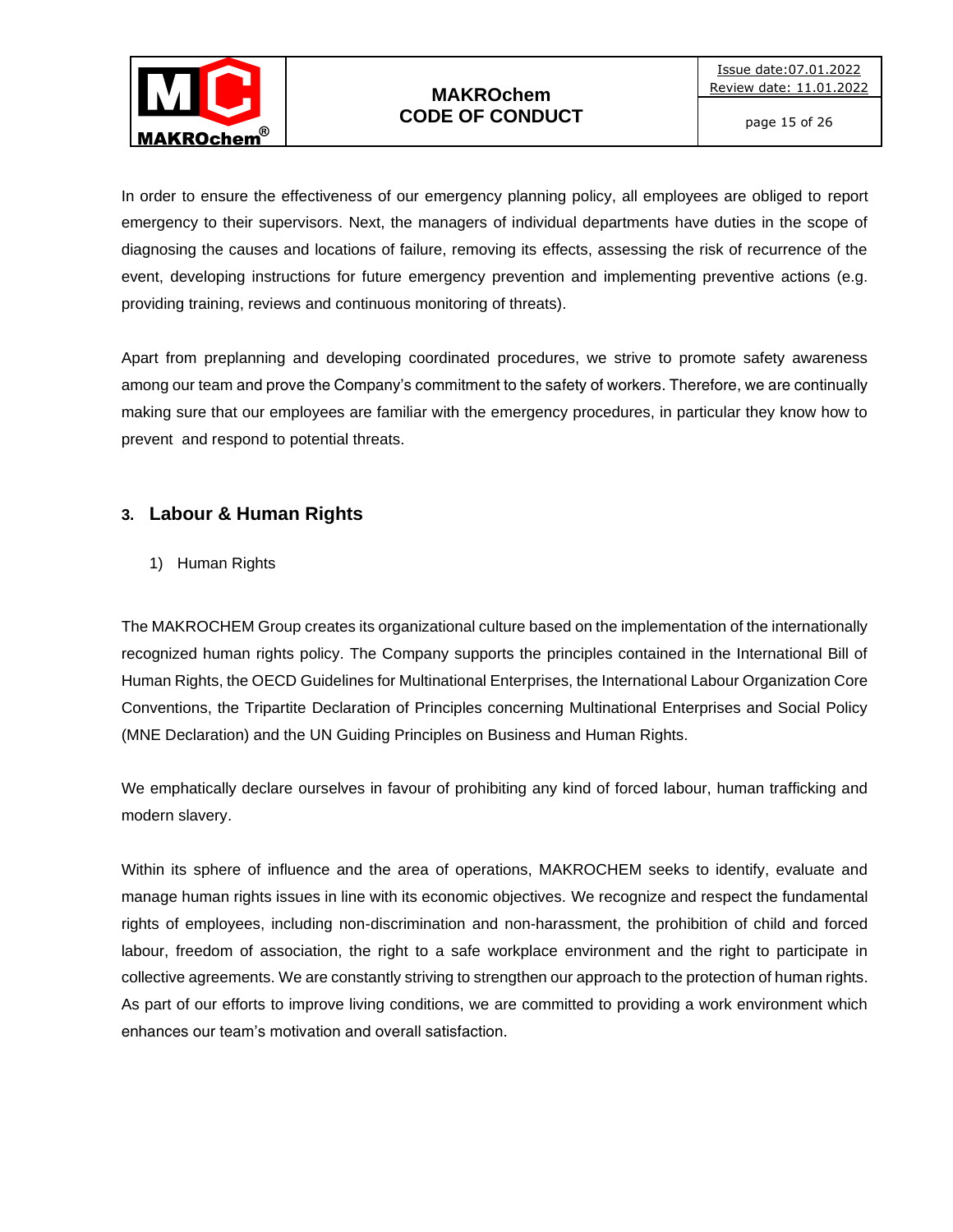

This is an area of great significance for our shareholders, employees, suppliers, customers and stakeholders. Therefore, we take care to ensure that human rights at MAKROCHEM are respected which is vital for both business and ethical reasons.

<span id="page-15-0"></span>2) Equal Treatment & Non-Discrimination

MAKROCHEM is firmly committed to equal employment opportunities and compliance with all applicable laws and regulations which prohibit discrimination in the workplace. We strive to ensure that this policy applies to all employment decisions, including recruiting, hiring, training, job rotations, promotions, pay practices, benefits, disciplinary actions and terminations. Our relations with employees are based primarily on respect for their personal dignity.

All decisions regarding employment and filling vacancies in the Company are made regardless of race, colour, ethnic origin, religion, political belief, age, gender, sexual orientation, disability, trade union membership, or any other similar reason. We create equal opportunities for all employees in the area of remuneration, bonuses, skills improvement or promotion, basing on individual possibilities, achievements and work results. We formulate the factors underpinning career development in a transparent manner, similarly as our expectations towards the employees.

We strictly prohibit and do not tolerate any forms of sexual harassment, physical or mental abuse and mobbing in the workplace. We are committed to treat all of our employees with due respect, without using any forms of corporal punishment, mental or physical coercion, abuse or harassment, or threat of such treatment. Our employees are also advised to apply the principles of social coexistence as well as kindness and courtesy in order to foster well-being and mental health in the workplace. We promote a diverse and inclusive workplace environment where all employees must treat each other with respect and dignity.

<span id="page-15-1"></span>3) Child Labour Avoidance

The MAKROCHEM Group strongly opposes child labour and strives to secure the effective abolition of child labour in its operations. We respect the minimum age for admission to employment or work pursuant to applicable laws and regulations of each country where we conduct business activity. We do not tolerate child labour in our supply chain.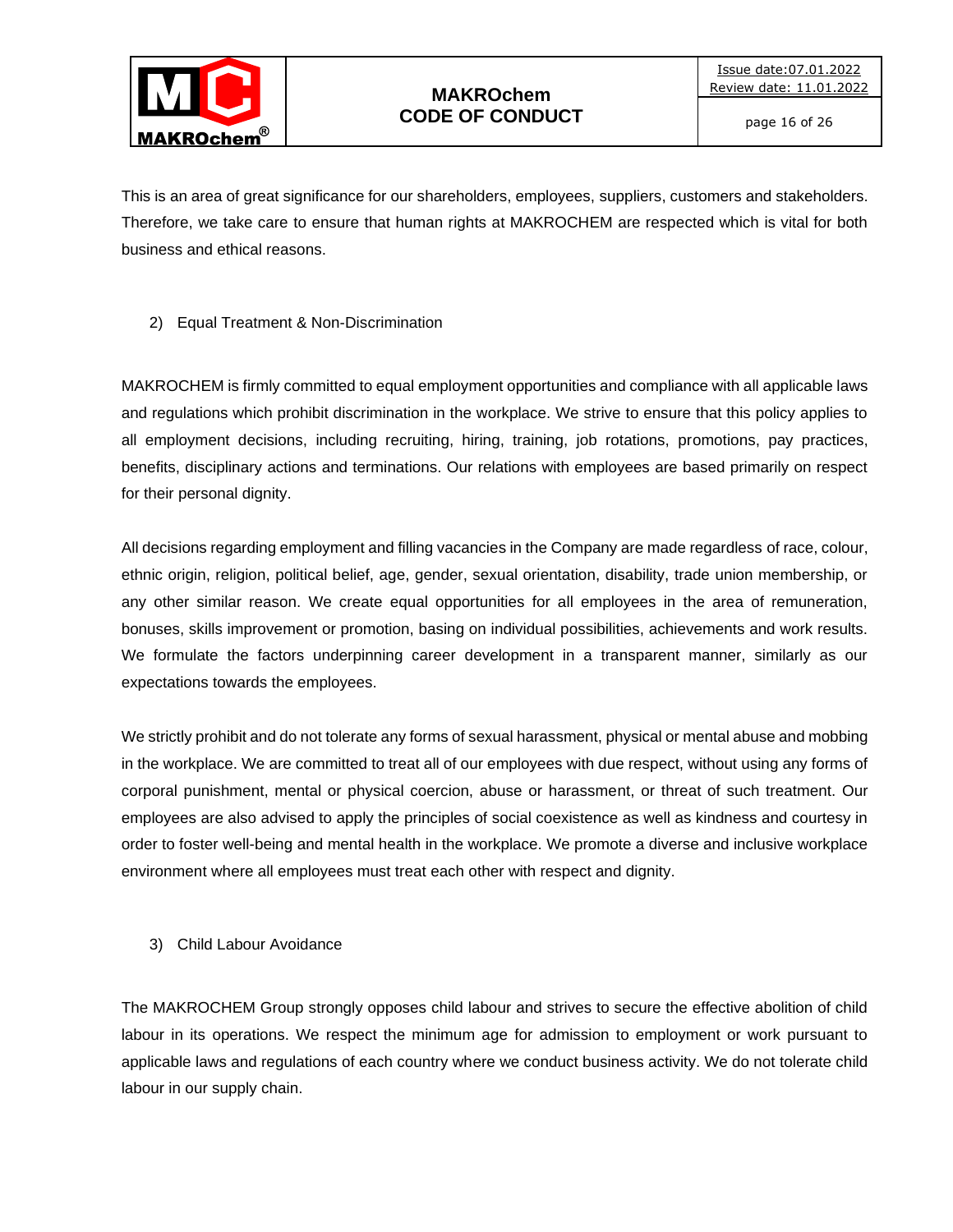

Furthermore, we follow the principles set out in the ILO Conventions and Recommendations on Child Labour and we expect our suppliers and contractors to adopt the same standards.

<span id="page-16-0"></span>4) Working Conditions

At MAKROCHEM, we believe that clear working conditions policy helps reinforce and clarify standards expected from both employer and employees, therefore our Company has adopted Work Regulations and Remuneration Regulations. We make sure that these policies are fully compliant with applicable labour laws and regulations, in particular with the provisions of the Labour Code. At the same time, we often strive to reach beyond these standards, best proof of which is our bonus scheme policy.

Furthermore, we adopt specific measures to ensure that our employees are fully informed about their rights and privileges, e.g. through requirement to sign the regulations by each employee, posting the regulations on the notice board, and providing access to regulations in the Legal Department.

MAKROCHEM undertakes to fulfill its obligations towards the employees, in particular through ensuring employment in accordance with the employment contract and qualifications held, timely settlement of remuneration for work, providing rest during non-working days, after the end of working time and during holidays, equal treatment of employees for fulfilling the same obligations, creating work conditions consistent with OHS rules, and ensuring effective employee representation which enables constructive dialogue between the Company and its workers.

We respect the relevant labour law provisions on working time, and adapt the appropriate working time system to a particular job position (e.g. basic, equivalent or task-oriented work time system). To correctly determine remuneration for work and other work-related benefits, we maintain a record of working time. Furthermore, we make sure that our employees receive compensation for extra or atypical working hours, i.e. for work at night, during bank holidays, or overtime work.

To acknowledge our employee's above average performance and maintain high level of job satisfaction in the workplace, MAKROCHEM has adopted a bonus scheme as part of the Remuneration Regulations. When developing our bonus policy, we strive to make it straightforward, transparent, understandable for all employees, and fair across the whole Company. Our employees are therefore entitled to bonuses for their work based on their performance assessment, using clearly defined and measurable performance standards defined in the regulations. Additionally, our incentive plan provides for cash bonuses related to the Company's performance.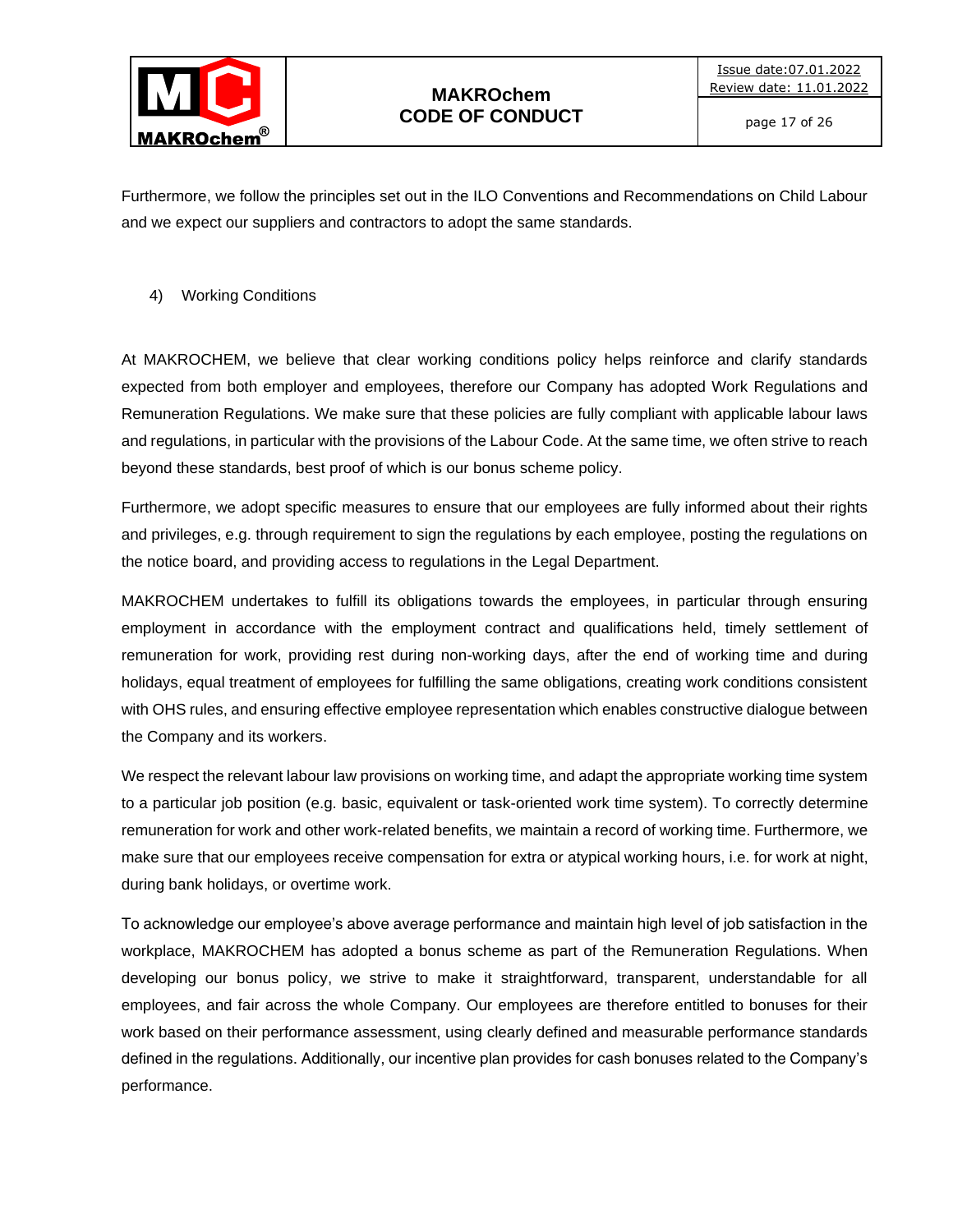

### <span id="page-17-0"></span>5) Freedom Of Association

MAKROCHEM recognizes and fully respects the employee's fundamental right to the freedom of association and the right to participate in collective agreements. We believe that mutual trust, cooperative relations and shared understanding form the key components of successful employer-employee relationship and constitute solid grounds for constructive dialogue.

The MAKROCHEM's Management works closely with the Employee Representative who acts as an interface between the Company and all employees with the aim of achieving a fair balance of interests.

<span id="page-17-1"></span>6) Occupational Health & Safety

Being fully aware that the Company's success depends mainly on meeting the needs and expectations of customers and their satisfaction, the MAKROCHEM's Management accepts as a superior goal the provision of high-quality services while protecting the health and life of our employees.

We declare a continuous improvement of our activities in accordance with the requirements resulting from the provisions of law, committing ourselves to steadily improving occupational health and safety.

To maintain safety and mitigate health risks in the work environment, we set ourselves objectives such as prevention of accidents, breakdowns and potentially accidental occurrences, as well as elimination or reduction of risk factors. We also strive for continuous improvement of occupational health and safety, and make sure that our employees are familiar with applicable OHS policies adopted in the workplace.

Objectives defined in this way are achieved primarily through constant monitoring of legal requirements in the scope of health and safety, implementation of OHS tasks and programmes, involving all staff in health and safety matters, as well as securing appropriate measures to ensure safe and hygienic working conditions. Further measures involve systematic training to improve our staff's health and safety in relation to risks occurring in individual departments, eliminating accidents, potentially accidental events and micro-injuries among employees, and developing risk assessments for individual workplaces.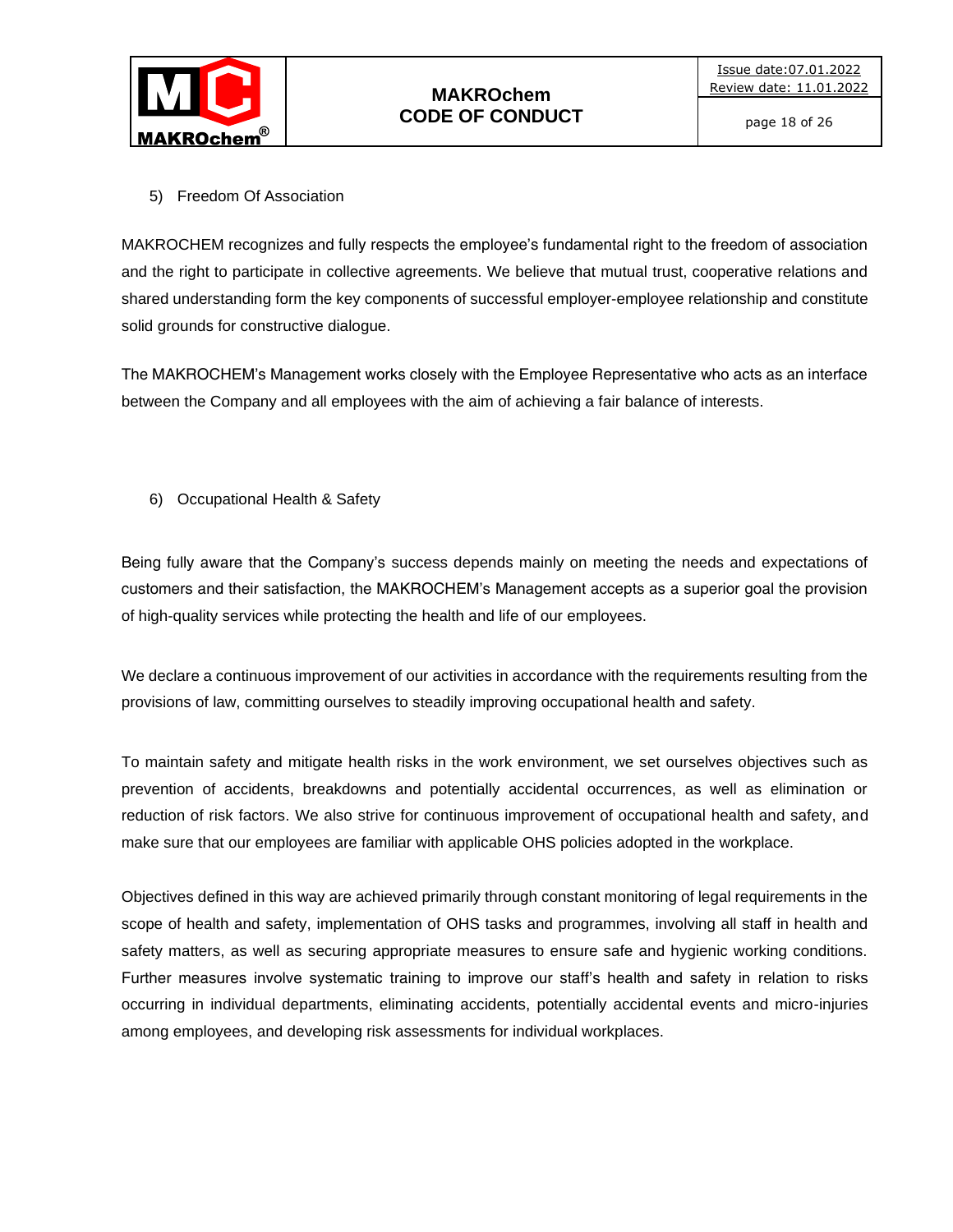

The elaborated version of the OHS policy adopted in MAKROCHEM, along with the provisions on safety and hygiene at work, fire prevention, pre-employment and periodic health examination, as well as risk assessment, is part of the Work Regulations and is freely accessible to all of our employees.

## <span id="page-18-0"></span>**4. Sustainable Procurement**

<span id="page-18-1"></span>1) Integrating Economic, Environmental & Social Activities

MAKROCHEM consistently implements the principles of sustainable procurement, integrating its economic, environmental and social activities to maintain the natural balance and integrity of the Earth's ecosystem. The company's strategy assumes maintaining economic efficiency and raising the quality of life of the society, bearing in mind the strength of the ecological system and the durability of basic natural processes. The main elements of this policy are, among others, sustainable management of natural resources and waste, reduction of pollutant emission, identification of threats and legal requirements concerning the environment, joint responsibility for natural heritage, meeting social needs.

The elements of our policy are also reflected in the internal processes and procedures of MAKROCHEM, e.g. in the processes of supplier qualifications, material orders, customer satisfaction assessment, etc. Another assumption of the implemented strategy is skilful management, enabling future generations to use resources and meet needs at a similar level as at present.

<span id="page-18-2"></span>2) Suppliers' Qualifications

At MAKROCHEM, the purchases of products, services and processes are made solely at qualified and reliable external suppliers, based on specific selection and evaluation criteria. The purchases involve resources and activities such as technical carbon black, services (e.g. transport), processes (e.g. maintenance services), or any other resources and activities which affect the compliance of products and services offered by the Company.

Cooperation with external suppliers is subject to evaluation through quality control of deliveries, as well as periodic verification (and re-verification) of the suppliers activities. Through these measures, we hope to ensure continuous compliance of the deliveries with suitable requirements, avoid any negative impact on the conformity of products and services, and foster sustainability in our supply chain.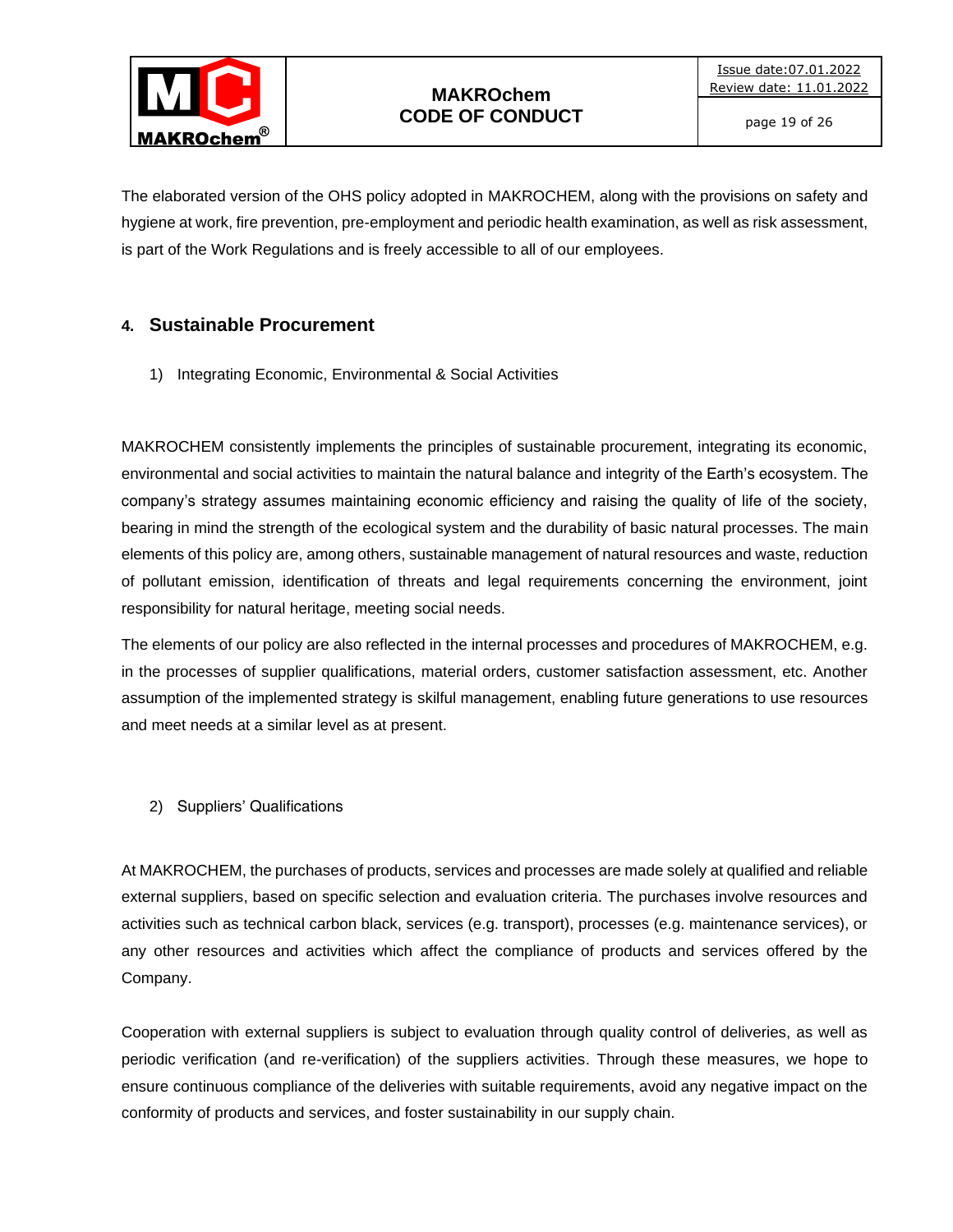

To facilitate transparency in contact with suppliers and contractors, our Company stores documents and information related to the qualification assessment of the external suppliers. We provide the suppliers with necessary information related to the ordered products, services and processes, as well as other necessary aspects ensuring proper cooperation, supervision of suppliers and their activities.

<span id="page-19-0"></span>3) Business Continuity Policy

Providing MAKROCHEM's stakeholders with continuous availability of services and products, also in cases of crisis situations, is an integral part of the Company's strategy. The goal of the Business Continuity Policy is to continue business operations in the face of sudden, difficult to predict events, potentially affecting the ability to provide services and deliver products.

Within the MAKROCHEM structures, there is a separate unit called Operations Department which coordinates and supervises the infrastructure and equipment (with the assistance of personnel of reloading depots), limiting the risk of stopping the reloading of the final product.

Suitable human, infrastructure and hardware resources are maintained to ensure business continuity. A procedure describing how to respond to failures was developed and implemented in the Company. Furthermore, indicators that facilitate the monitoring of process correctness have been identified.

Risk assessment is part of the MAKROCHEM Integrated Management System. Appropriate definitions and indicators have their place in the intranet electronic system, therefore the risk awareness in the organization is maintained at a high level.

## <span id="page-19-1"></span>**5. Quality**

<span id="page-19-2"></span>1) Product & Service Quality

MAKROCHEM's prime objective is to provide our customers with the highest quality service guaranteeing complete satisfaction, so that the MAKROCHEM® mark is associated with high credibility, trust in business relationships and is recommended to other companies as a reliable business partner.

Through constant growth and optimization of orders, we ensure our Company's sustainable development and stable position on the international market. The MAKROCHEM's Management Board inspires to foster team work in developing innovative solutions and ensures the availability of resources and necessary infrastructure.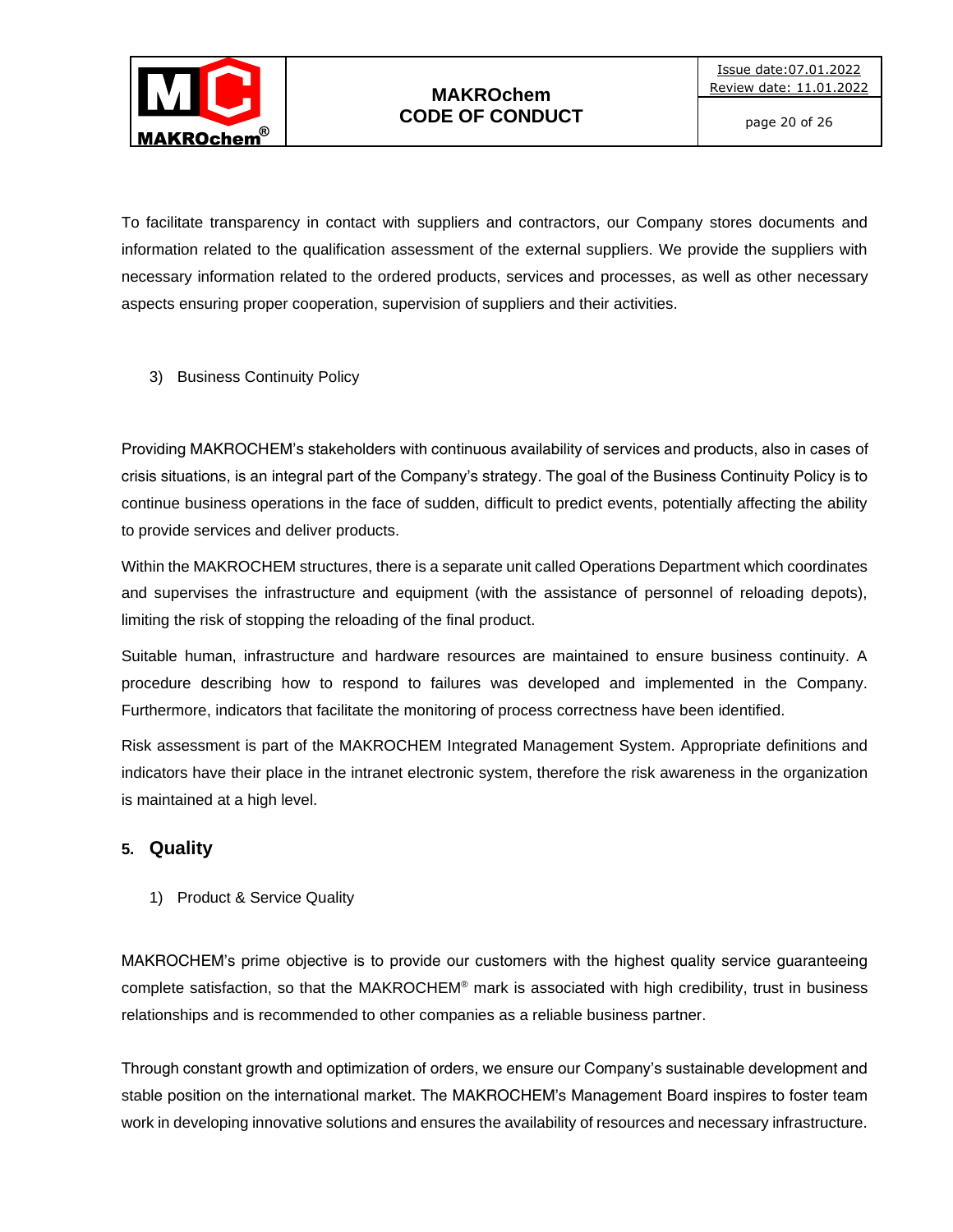

We are constantly committed to ensure the highest quality of services by continuous monitoring and identification of our customers' needs and expectations, guided by the principle that good service has no price, and bad service has no customer.

We guarantee continuity, quality and timeliness of deliveries as well as negotiating prices and quality directly with the supplier (USP).

### <span id="page-20-0"></span>2) Customer Satisfaction

To guarantee full satisfaction with MAKROCHEM services, our employees make sure to receive maximum feedback from the customers. The customer's needs and requirements are identified during the process of submitting the offer and reviewed prior to signing the contract. Compliance with the requirements is further monitored and supervised during cooperation. Through these measures we be hope to increase the customer's trust, strengthen business relations and improve overall customer satisfaction.

Our employees are advised to pay special attention when handling any complaints. The reason for the complaint must always be analyzed in detail and every effort should be made to resolve the case in the best possible way.

The MAKROCHEM Group regularly monitors customer satisfaction. Once a year, customer satisfaction surveys are sent, the results of which are carefully analyzed by our team. The outcomes of the analysis are later presented to the MAKROCHEM's Management which develops corrective actions and remedies based thereon.

### <span id="page-20-1"></span>3) Integrated Management System

MAKROCHEM S.A. adopts the Integrated Management System in accordance with the ISO 9001:2015 and ISO 14001:2015 standard in the scope of "Import, warehousing, reloading, transport and sales of raw materials for tire and rubber industry. Distribution of chemicals to other industries. Single-grade carbon black mixing".

The MAKROCHEM Quality Management System involves the Company's headquarter in Lublin, Poland, as well as reloading bases in Poland and Spain. To ensure compliance with ISO standards and develop framework for enhanced quality management, the Company has appointed the Quality Representative who is responsible for constant monitoring of quality processes within the MAKROCHEM Group's structure.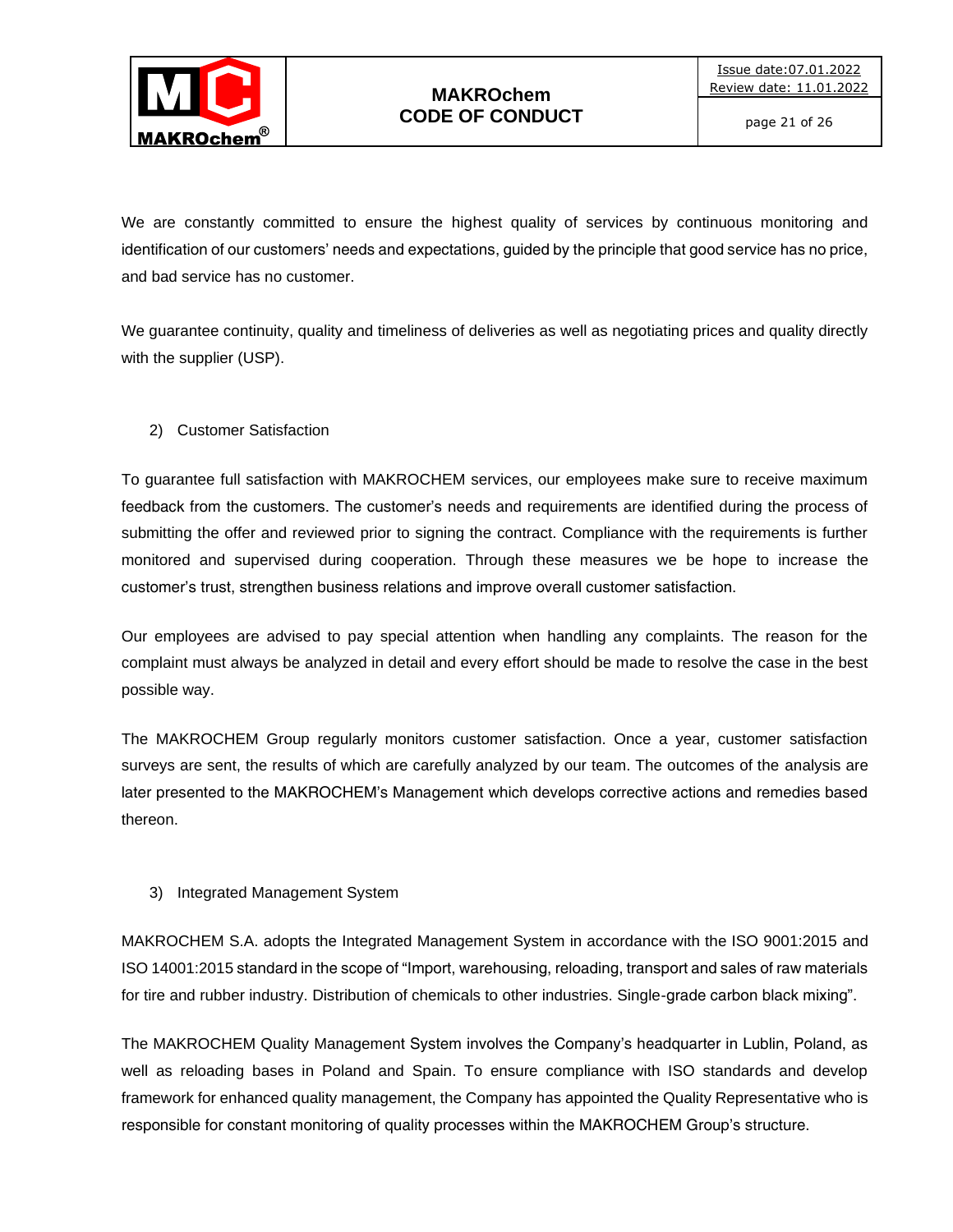

# **MAKROchem CODE OF CONDUCT**

Issue date: 0 7.0 1.20 2 2 Review date: 11.0 1.202 2

page 22 of 26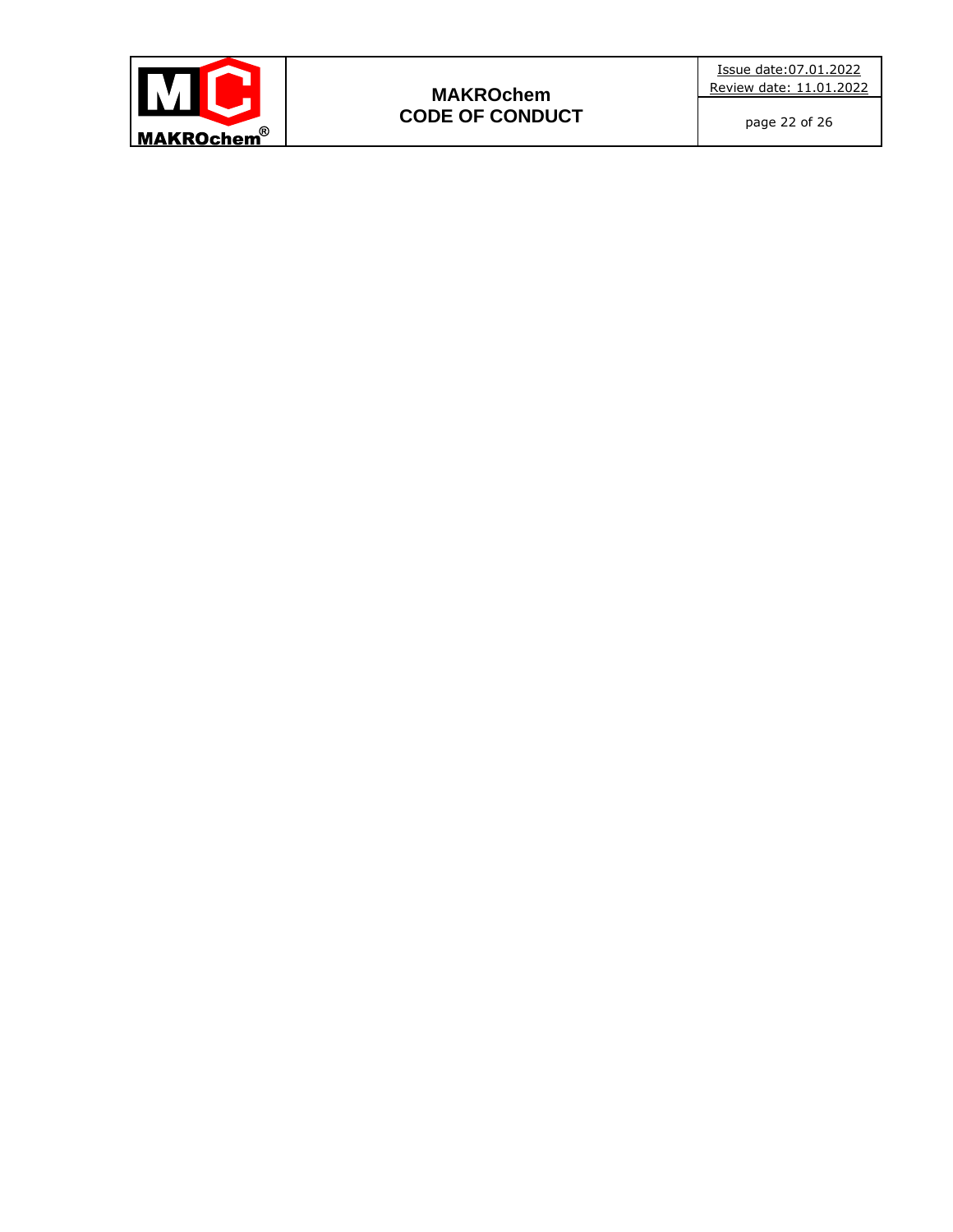

<span id="page-22-0"></span>4) Raising Qualifications Of Our Team

We make sure that MAKROCHEM staff constantly raises its qualifications to meet the tasks and requirements of the rapidly changing market and modern competitive environment. The essential staff motivation is achieved through such human resources management that the Company's success remains closely related to the achievements of our employees, which is reflected in the remuneration system and bonus schemes.

To ensure that our employees replenish their knowledge and acquire new qualifications, MAKROCHEM has introduced a skills development training system. The programme is supervised by the Company's Quality Representative who is responsible for the preparation of training plans, cooperation with the Management Board in selecting trainers and training topics, keeping records and schedules of the trainings, as well as analysis of the training outcomes and development of possible improvements in the skills development programme.

We believe that it is essential to ensure that trainings are tailored specifically to the needs of our employees and aimed at improving their daily work, therefore MAKROCHEM's Department Managers are obliged to submit training requirements annually. Based on the requirements, the Quality Representative develops a general training schedule which is later approved by the Management Board. The supervisors of employees who have completed the training are required to assess its usefulness, i.e. to determine whether the employee's training has brought positive results in terms of employee's performance of tasks. The supervisor interviews the employee or performs analysis based on the observations of the employee's day-to-day work. The results of the assessment are described in the "Assessment of Training Effects" form which is later handed to the Quality Representative who develops improvements in the training schemes.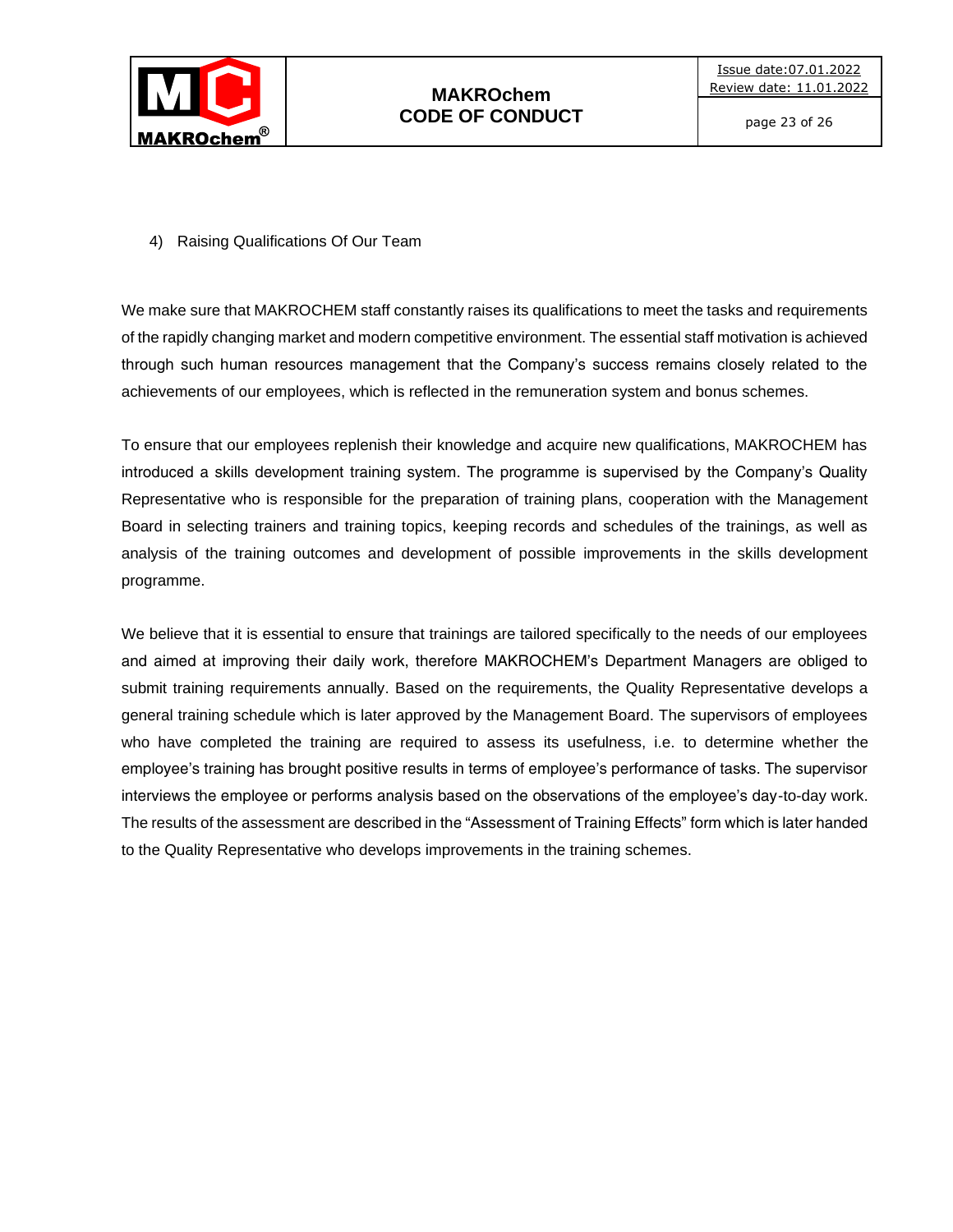

# **MAKROchem CODE OF CONDUCT**

# **III. AMENDMENTS, MODIFICATIONS & WAIVER**

<span id="page-23-0"></span>The MAKROCHEM's Management Board shall be responsible for approving and issuing the Code of Conduct, which shall be periodically reviewed and updated by the Quality Representative. The Code of Conduct may be amended, modified and waived where justified and necessary, in particular if the amendment, modification or waiver is aimed at raising ethical and legal standards of the Company. All such amendments, modifications and waivers, both express and implied, shall be subject to the requirements of all applicable laws, rules and regulations. Except as otherwise provided, any waiver, amendment or other modification of this Code of Conduct will not be effective unless in writing and signed by the Management Board.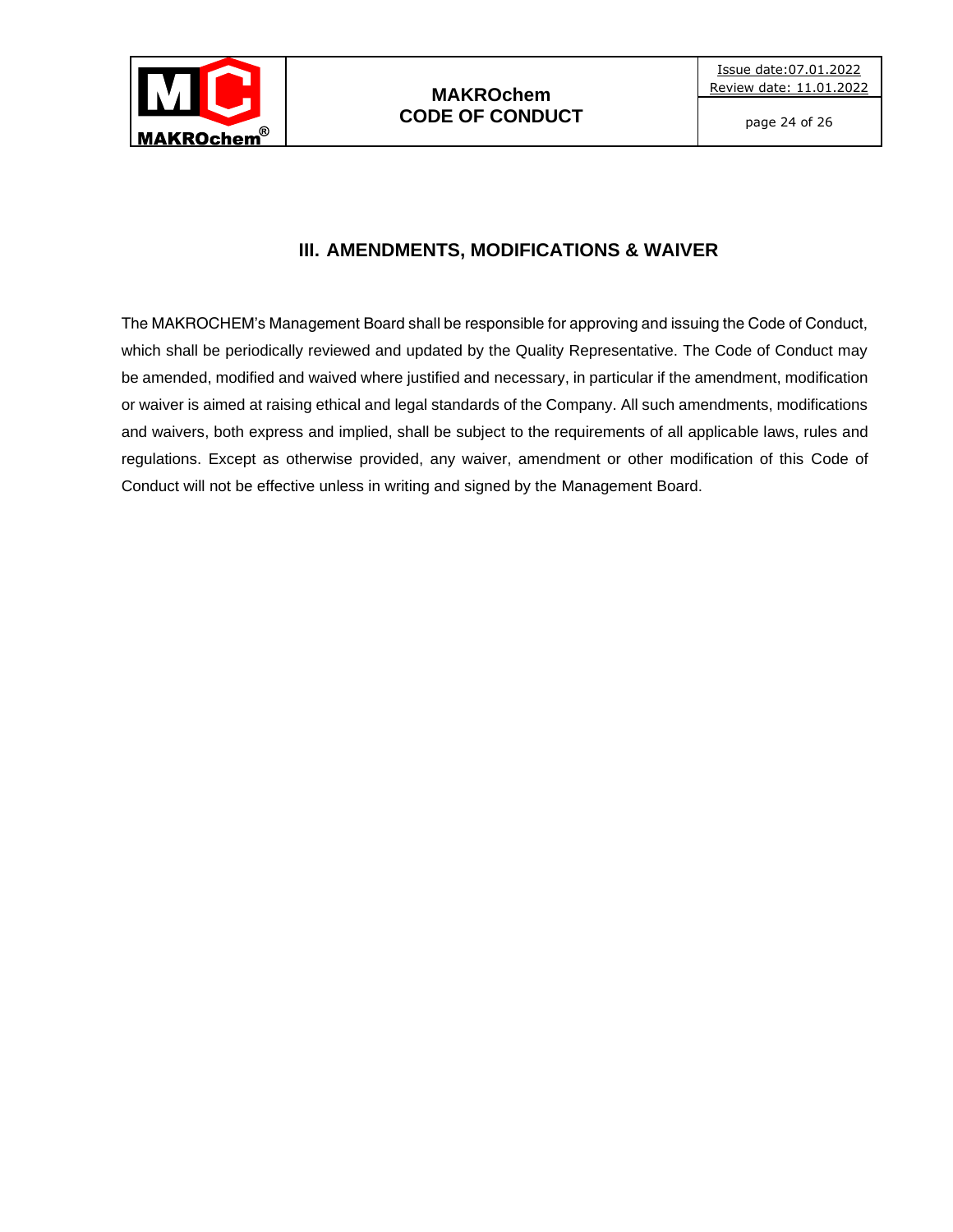

## **MAKROchem CODE OF CONDUCT**

## **IV. APPENDICES**

## <span id="page-24-1"></span><span id="page-24-0"></span>**Appendix 1: Personal Data Protection Policy**

MAKROCHEM ensures the processing and protection of personal data in accordance with applicable regulations, primarily in accordance with:

- Regulation (EU) 2016/679 of the European Parliament and of the Council of 27 April 2016 on the protection of natural persons with regard to the processing of personal data and on the free movement of such data, and repealing Directive 95/46/EC (GDPR),
- Personal Data Protection Act of 10 May 2018 (Journal of Laws of 2018, item 1000).

### **1. The administrator of personal data and data sets**

Within the meaning of the Art. 4 (7) of the GDPR, the administrator of personal data is MAKROCHEM S.A. with its registered seat in Lublin at M.Rapackiego 2 Street, 20-150 Lublin (Poland). Administrator is an entity that decides about the purposes and means of processing personal data. The personal data files processed by the administrator include, among others, details of employees, job candidates, contractors and their employees.

### **2. The purpose and method of collecting and processing personal data**

The MAKROCHEM company collects and processes data for specific, explicit and legitimate purposes, in accordance with the conditions indicated in the Art. 6 (1)(a-f) of the GDPR. In addition, it applies the principle of data minimization as defined in the Art. 5 (1)(c) of the GDPR, which means that the scope of collected and processed data is adequate to the purpose of processing and limited to the necessary minimum in terms of the type and amount of data.

### **3. Storing personal data and the rights of the persons to whom these data refer**

Personal data is stored in a form that permits identification to the data subject: in a manner that protects them against damage, loss or access by the unauthorized persons; for the period necessary to achieve the purpose for which they were obtained. Detailed rules regarding the period of storage of each category of personal data and the manner of their removal have been specified in the internal documentation of the Company. Every person whose data is processed has the right to access their data, to rectify it, delete it, limit its processing,